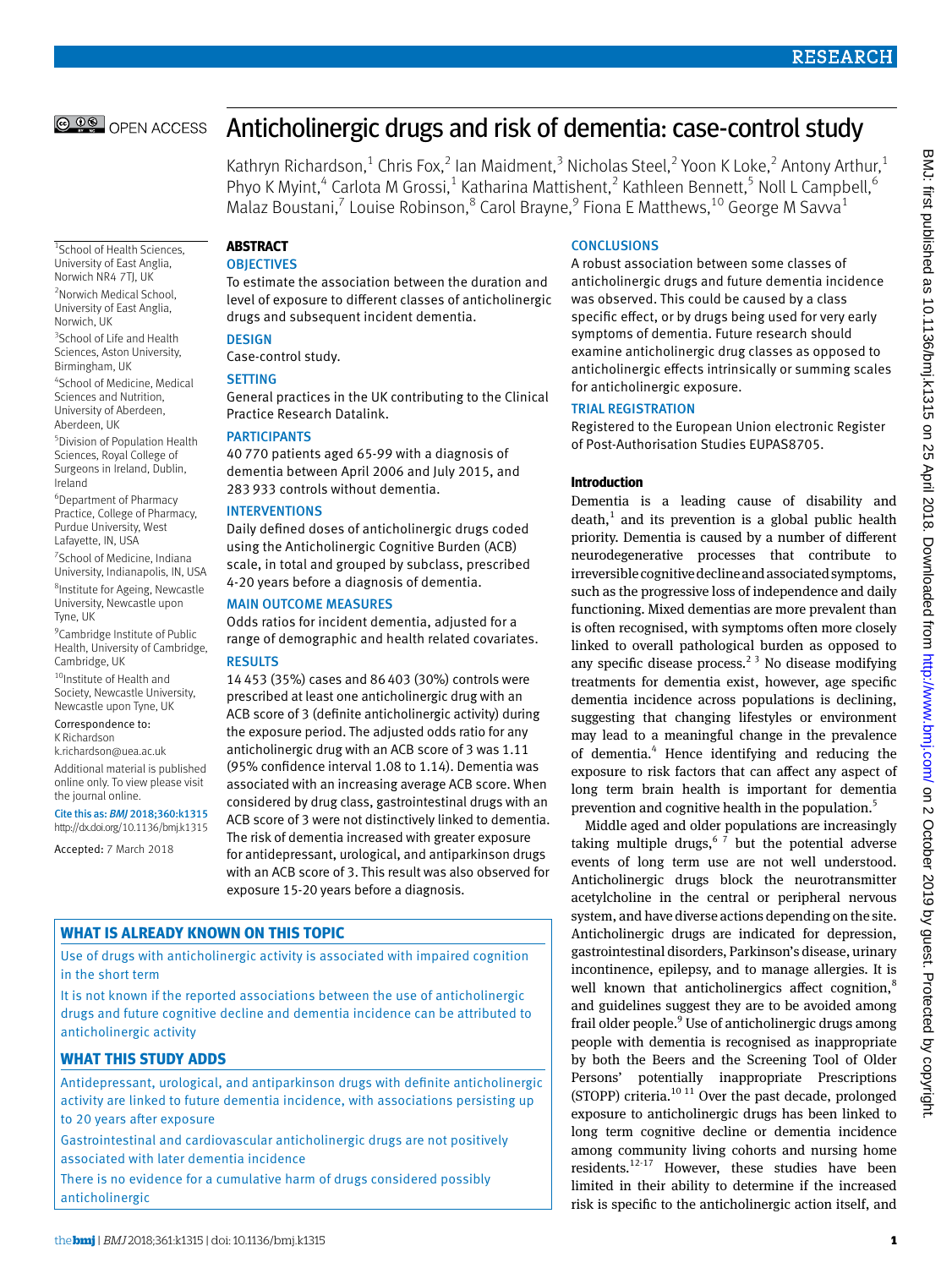whether or not the association is owing to the drugs or the underlying conditions for which they were prescribed. In particular, late life depression is thought to be an early symptom of dementia,  $18^{19}$  whereas studies of whether midlife depression is a risk factor for later life dementia have had mixed findings.<sup>20 21</sup>

We present a nested case-control study using the UK's Clinical Practice Research Datalink (CPRD), in which we select patients with a new diagnosis of dementia, and compare their prescriptions of anticholinergic drugs 4-20 years before a diagnosis of dementia with that of a matched group of control patients without dementia. We had three objectives. Firstly, to estimate the association between chronic anticholinergic drug use and future dementia incidence while controlling for potential confounders. Secondly, to explore whether any observed effect was specific to a particular drug class. Thirdly, to test how the association varied with the time to dementia incidence and amount of exposure within each class.

#### **Methods**

#### Study design

We performed a nested case-control study using data from the Clinical Practice Research Datalink (CPRD), which includes anonymised diagnosis, referral, and prescribing records for more than 11.3 million patients from 674 primary care practices in the UK. CPRD data are broadly representative of the UK population in terms of sex, age, and ethnicity.<sup>22</sup> All coded information in the primary care record for each selected patient is available to researchers. This includes demographic detail, lifestyle information, any diagnoses and symptoms recorded by the general practitioner, referrals to other healthcare services and subsequent findings, and treatments initiated or continued in primary care. In the UK, a patient's registered primary care practice is the coordinator of most of their healthcare, and acts as the main gateway for access to secondary care. Hence most of a patient's healthcare information is held in their primary care record. Secondary care episodes or privately obtained healthcare may not always be communicated to the patient's registered primary care practice. An up to standard (UTS) date is assigned to a CPRD practice when the data recorded by the practice are of an acceptable research standard. Records of therapies and diagnoses made before the UTS date are available, but may be incomplete.

#### Selection of cases and controls

Patients aged 65-99 with a recorded diagnosis of dementia made between April 2006 and July 2015 were eligible to be selected as cases. We also required at least six years of UTS data before a diagnosis to allow for a four year delay before a diagnosis of dementia, at least a one year drug exposure period (DEP), and to ascertain covariates, we required data for one year before the DEP. A diagnosis of dementia was defined as the presence in the patient's record of any Read codes for dementia as a diagnosis, symptom,

or referral, or prescription for a cognitive enhancer (memantine, donepezil, rivastigmine, galantamine, or tacrine) if a code for a diagnosis of dementia was recorded within 12 months. Dementia codes were derived by comparing a previous published list with the Department of Health's Quality and Outcomes Framework list of business codes for dementia.<sup>23 24</sup> These two code lists overlapped almost completely. The combined list was reviewed by our clinical team, and all codes were included in our final definition except those that related explicitly to alcohol related dementia (see supplementary materials, appendix 1 for a full list). Cases were excluded if they had been diagnosed with motor neurone disease, HIV or AIDS, multiple sclerosis, Down's syndrome, or alcohol abuse before diagnosis of dementia.

Using the diagnosis of dementia date as the index date, each case was matched to a maximum of seven controls not having been diagnosed with dementia before the index date. Cases and controls were matched on sex, year of birth (within three years), years of UTS data history, and area level deprivation measured by the index of multiple deprivation quintile of each practice based on its postcode. $25$  We used incidence density sampling to select controls, hence cases were eligible to be selected as controls for other cases with earlier index dates.<sup>26</sup> Seven controls were used to maximise the power to detect associations with potentially rare exposures or covariates, and to adhere to the limits of the data provider regarding the maximum sample size for a single study.

Patients were excluded if their date of diagnosis of dementia was ambiguous. That is, if dementia annual review, history of dementia, assessment of psychotic and behavioural symptoms of dementia, or antipsychotic drug therapy for dementia was recorded before the index date.

#### Anticholinergic drugs exposure

A DEP was defined for each case-control group, starting at least one year after the UTS date and ending four years before the index date. The start and end dates of the DEP were identical within sets of cases and controls. We excluded exposures in the four years before the index date to avoid protopathic bias, whereby the drug is given for a sign or symptom of dementia before a diagnosis of dementia.27

Estimating the anticholinergic effect of individual drugs on the human brain is difficult. Serum anticholinergic activity measured by a receptor bioassay does not correlate well with effects on cognition,  $16 \times 28$  and so the anticholinergic effects of drugs are usually classified using scales developed by expert consensus aided by a literature review.<sup>29</sup> In this study, all drugs prescribed to each patient during the DEP were classified according to the 2012 update of the Anticholinergic Cognitive Burden (ACB) scale.<sup>30</sup> Drugs with serum anticholinergic activity or in vitro affinity to muscarinic receptors, but with no known clinically relevant negative cognitive effects are assigned a score of 1 (possibly anticholinergic). Drugs with established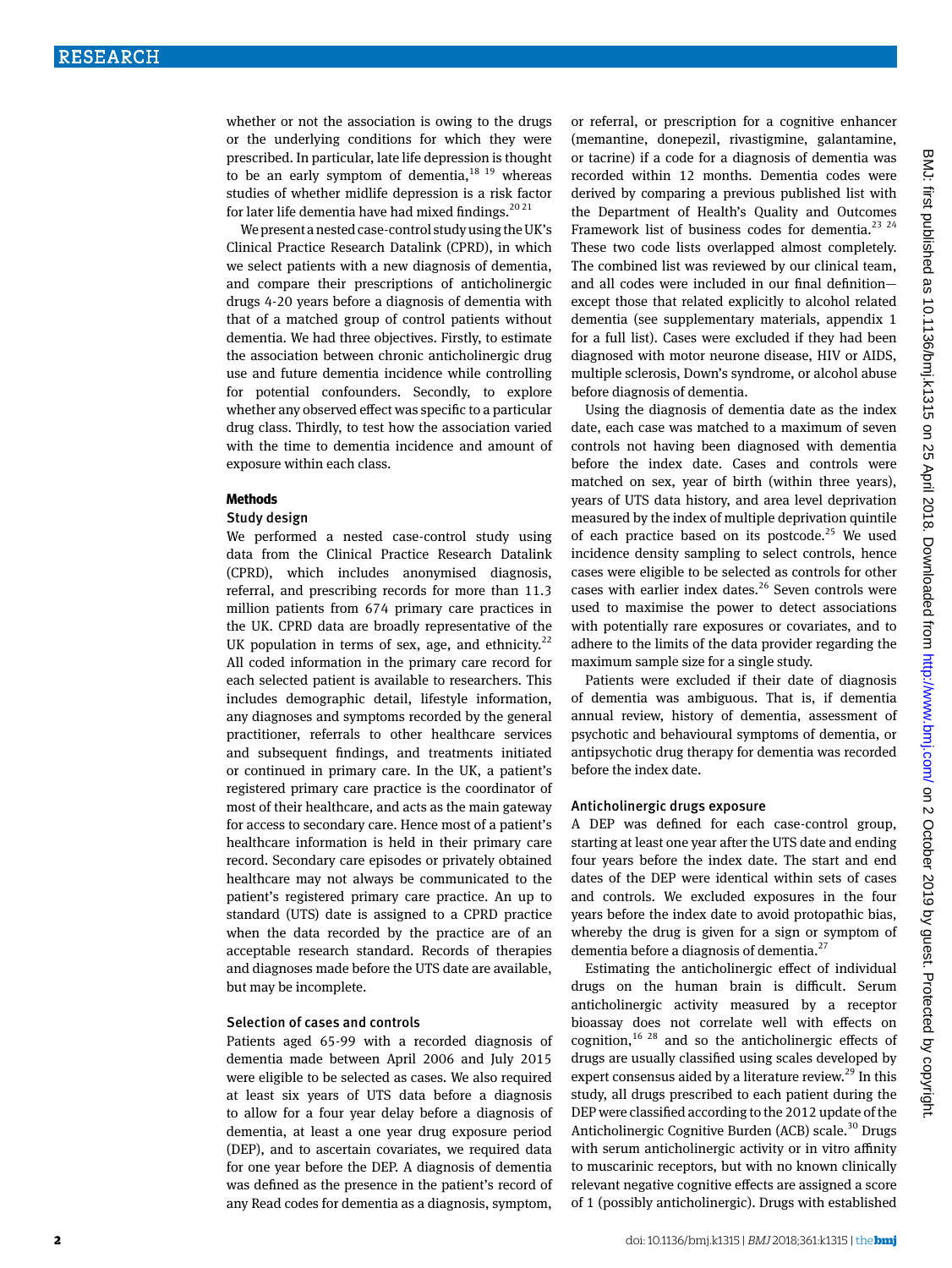and clinically relevant anticholinergic effects are assigned a score of 2 based on blood-brain penetration (definitely anticholinergic). Drugs with a score of 2 that also have reported associations with delirium are assigned a score of 3 (definitely anticholinergic). All other drugs are assigned a score of 0. For the drugs available in the UK in the last 30 years without an ACB score, we made the following assumptions: thiazide diuretics, loop diuretics, and antihistamines have an ACB score of 1; tricyclic antidepressants have an ACB score of 3; and creams, eye drops, and ear drops have an ACB score of 0.

Our primary exposures were the number of defined daily doses (DDDs) prescribed for drugs within a drug class for each ACB score during the DEP. The DDD is defined as the assumed average maintenance daily dose for a drug based on its main indication in adults, using the DDD values assigned by the World Health Organisation's (WHO) Collaborating Centre for Drug Statistics Methodology. For prescriptions of different drugs with the same ACB score, DDDs were summed. We then categorised exposure during the DEP as 0, 1-13, 14-89, 90-364, 365-1459, or more than 1460 DDDs.

We further categorised the drugs with anticholinergic properties as either analgesic (WHO Anatomical Therapeutic Chemical code N02), antidepressant (N06A), antipsychotic (N05A), cardiovascular (C), gastrointestinal (A), antiparkinson (N04), respiratory (R), urological (G04), or other. These categories separate the main indications for anticholinergic drugs and correlate closely with their pharmacological action. Drugs in these classes have similar receptor bindings.

Finally, an average ACB score was calculated as the average across the DEP of the sum of the ACB score for each drug being used at any given time. This was then categorised into groups reflecting approximate quintiles of the sample, but with two additional groups representing those with particularly high (3-5 and 5 or more) average ACB scores.

#### Covariates

We considered potential confounders to be any variable suspected to be linked to dementia incidence or an indication for any of the drugs examined. A full list of covariates and their definitions are available (see supplementary materials, appendix 2). In summary, we included diagnoses of cardiovascular disease, other dementia risk factors and correlates, other indications for anticholinergics, other drug use, sociodemographic variables, and records of health related lifestyle information where available.

Exposures could occur at any time during an individual's DEP and so, as with many case-control studies, $31$  it is not clear at what point we should determine the presence or absence of confounding factors. Our primary analysis measured confounders recorded up to the end of the DEP to best capture the indications of the drugs. We also coded the status of each patient with respect to each covariate up

to the start of the DEP, as some variables could be consequences of drug exposure.

#### Statistical analysis

Patterns of exposures and covariates were described for case and control groups separately.

Primary analysis compared the number of DDDs of drugs with an ACB score of 1, 2, or 3 prescribed to cases and controls during the DEP, controlling for covariates recorded at the end of each DEP. We used multiple conditional logistic regression to estimate the independent association between classes of anticholinergic prescriptions and a diagnosis of dementia, adjusting for all other anticholinergic classes and covariates described previously. Adjusted odds ratios are reported with 95% confidence intervals, however, P<0.01 was prespecified as a threshold for statistical significance owing to the large number of subgroups being examined. All analysis was conducted with Stata version 14 (StataCorp, College Station, TX).

Secondary prespecified analyses included: disaggregation of exposure by drug class; testing the effect of exposure 4-10, 10-15, and 15-20 years before the index date in those with 6 or more, 11 or more, and 16 or more years of UTS data history respectively; and testing the effect of the average ACB score over the DEP.

Sensitivity analyses included repeating our primary analysis three times. Firstly, to adjust for covariates measured up to the start rather than the end of the DEP, and the following post hoc analyses. Secondly, to emulate a new user design by excluding patients prescribed medications with an ACB score of 2 or 3 in the 12 months before the DEP.<sup>32</sup> Thirdly, to recode binary exposure variables to correspond to 90 or more DDDs prescribed instead of any prescription during the DEP, to represent longer term rather than one-off exposure.

To test the likely impact of missing lifestyle covariate data, we compared findings with and without adjustment for these lifestyle variables in complete data and in the full dataset using a missing category for each variable. As with other analyses of routine data, diagnosed health conditions or other drugs are assumed absent if there is no mention in the primary care record. Deprivation is based on practice location and so is known for all patients.

For a final prespecified sensitivity analysis, we recoded drugs by using the Anticholinergic Drug Scale (ADS) instead of the ACB scale. ADS classifies the degree of anticholinergic activity of each drugs on a scale from 0 (no anticholinergic effect) to 3 (marked anticholinergic effect) in accordance with a literature review and expert consensus.<sup>33</sup> Sample size was determined by the maximum available data within CPRD.

#### Patient involvement

Four Alzheimer's Society Research Network Volunteers acted as study monitors and service user representatives on our study steering committee. These individuals have all acted as carers of people with dementia. The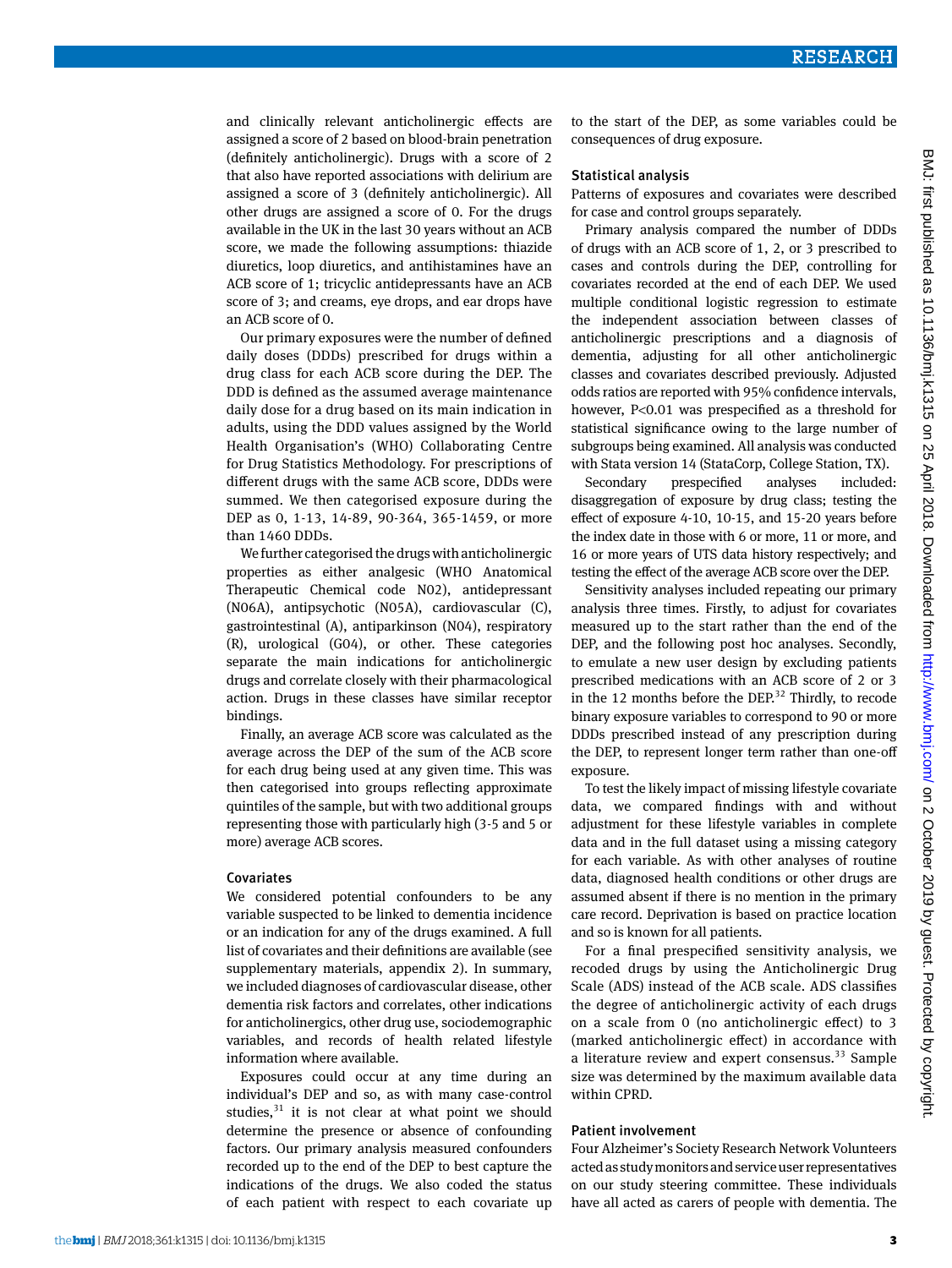monitors contributed to our protocol development by sharing their experiences of psychoactive drug use and their view of the balance between the benefits of drug use and potential cognitive decline. Monitors met the study team to discuss study progress every six months. They are assisting us with the dissemination of our study, making sure that lay summaries of results are accessible and easily understood.

#### **Results**

The source population consisted of 66 136 patients with a diagnosis of dementia between April 2006 and July 2015. After applying the exclusion criteria, our analysis included 40 770 cases and 283 933 controls, with the majority of cases being matched to seven controls (see supplementary materials, figure 1). Most patients (n=254 083, 78%) were from general practices in England, with 30 817 (9%) from Scotland, 29 575 (9%) from Wales, and 10 228 (3%) from Northern Ireland. The median age of patients at index date was 83 (interquartile range 78-87) and 63% were female. The median drug exposure period (DEP) was 7.1 years (interquartile range 4.0-11.3, range 1-16). Table 1 shows that diagnoses of conditions related to dementia and indications for anticholinergics increased during the DEP. As an example, the proportion of dementia cases diagnosed with depression at the start of the DEP was 12% (n=5071), rising to 20% (n=8030) during the DEP. Information on smoking status, harmful alcohol use, and body mass index becomes more complete by the end of the DEP. As expected, the average body mass index decreases during the DEP for dementia cases, but increases for the control group.

## Frequency of anticholinergic drugs use

During the DEP, 14 453 (35%) cases and 86 403 (30%) controls were prescribed at least one anticholinergic drug with an Anticholinergic Cognitive Burden (ACB) score of 3. A total of 1 793 505 prescriptions for drugs with an ACB score of 3 were written during the DEP. The five most common drugs were amitriptyline (29%), dosulepin (also known as dothiepin; 16%), paroxetine (8%), oxybutynin (7%), and tolterodine (7%). Only 1429 (3.5%) cases and 7909 (2.8%) controls were prescribed drugs with an ACB score of 2, with carbamazepine accounting for 87% of these prescriptions. Most patients (89% of cases and 87% of controls) received at least one prescription for a drug with an ACB score of 1 during the DEP, with cardiovascular drugs accounting for 63% of these prescriptions. The number of prescriptions for each ACB score is further described in supplementary materials, table 1.

#### Primary analysis

Table 2 shows that there was a positive and significant association between the prescription of any drug with an ACB score of 1, 2, or 3 and dementia with corresponding odds ratios of 1.10 (95% confidence interval 1.06 to 1.15), 1.10 (1.03 to 1.16), and 1.11 (1.08 to 1.14). These values were adjusted for

covariates measured at the end of the DEP. A doseresponse effect was evident for prescribed doses of drugs with an ACB score of 2 or 3. However, there was no dose-response effect for drugs with an ACB score of 1. Table 2 shows that an odds ratio of approximately 1.1 was seen for those prescribed drugs with an ACB score of 1, regardless of the number prescribed, including those with less than 14 DDD exposure. The associations are attenuated from the crude rates when adjusting for drug use at the start of the DEP, and are further reduced only slightly when adjusting for covariates at the end of the DEP.

There was a dose-response effect linking average anticholinergic load, measured by the average ACB score over the DEP, with dementia incidence, although this is only evident for those with an average score of 3 or more (table 2).

#### Exposure by drug class

Table 3 shows that, when analysed by class, there was a significant association between dementia incidence and any prescription of antidepressant, antiparkinson, or urological drugs with an ACB score of 3, but no association with antispasmodic, antipsychotic, antihistamine, or other drugs with an ACB score of 3. Prescriptions for drugs with an ACB score of 2 were relatively rare, and so results are imprecise in this group, but there is some evidence for an association between dementia incidence and prescription of antiparkinson drugs. We found positive associations for antidepressant drugs with an ACB score of 1 with an increased risk of dementia, but not with any other drugs with an ACB score of 1. Supplementary materials table 2 shows the associations between dementia incidence and the number of DDDs by drug class. These associations are consistent with the findings in table 3, except that a tentative effect of antihistamines with an ACB score of 3 is seen for patients with more than 365 DDDs prescribed during the DEP. Use of gastrointestinal drugs with an ACB score of 1 or 3, and cardiovascular drugs with an ACB score of 1 was associated with a minor reduction in the risk of dementia.

## Exposure by time before a diagnosis of dementia

Table 4 shows the effect of exposure in three different periods (4-10, 10-15, and 15-20 years) before the index date. Associations with prescriptions for drugs with an ACB score of 3 were consistent across the DEP. Associations with prescriptions for drugs with an ACB score of 1 and 2 were more apparent closer to the index date. In particular, the prescription of any drug with an ACB score of 3 15-20 years before a diagnosis of dementia was significantly associated with greater dementia incidence with an odds ratio of 1.17 (95% confidence interval 1.10 to 1.24) adjusted for covariates at the start of the DEP. Prescriptions at 15-20 years before a diagnosis of dementia for antidepressant and urological drugs with an ACB score of 3 remained consistently significantly associated with dementia incidence with odds ratios of 1.19 (1.10 to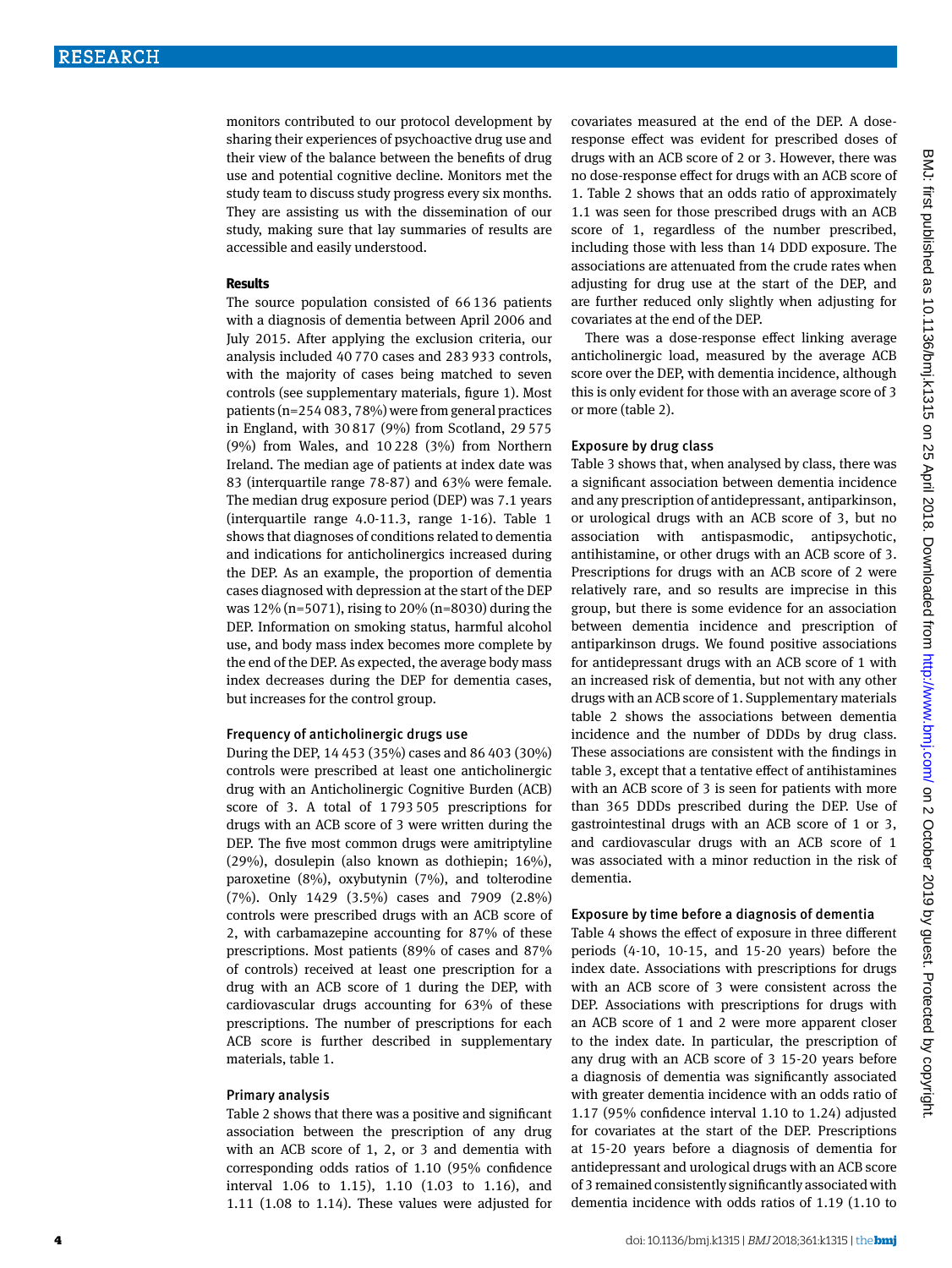Table 1 | Characteristics of 40770 case patients with a diagnosis of dementia and 283933 controls from the Clinical Practice Research Datalink at the start and end of the drug exposure period (DEP). Values are numbers (percentages) unless stated otherwise

|                                                         | <b>Start</b>            |                           | End                       |                             |  |
|---------------------------------------------------------|-------------------------|---------------------------|---------------------------|-----------------------------|--|
| Characteristic                                          | Cases                   | Controls                  | Cases                     | Controls                    |  |
| Lifestyle                                               |                         |                           |                           |                             |  |
| Current smoker*                                         | 5058 (12.4)             | 34652 (12.2)              | 4516 (11.1)               | 30 976 (10.9)               |  |
| Harmful alcohol uset                                    | 166(0.4)                | 980 (0.3)                 | 377(0.9)                  | 2316 (0.8)                  |  |
| Mean (SD) body mass index‡                              | 26.4(6.3)               | 26.5(6.9)                 | 26.1(5.2)                 | 26.8(5.6)                   |  |
| Cardiovascular or cerebrovascular and related diagnoses |                         |                           |                           |                             |  |
| <b>Diabetes</b>                                         | 2734 (6.7)              | 16362 (5.8)               | 5392 (13.2)               | 34015 (12.0)                |  |
| Diabetes complications                                  | 418(1.0)                | 2206(0.8)                 | 1378 (3.4)                | 7678 (2.7)                  |  |
| Hyperlipidemia                                          | 2740 (6.7)              | 16369 (5.8)               | 6481 (15.9)               | 40796 (14.4)                |  |
| Hypertension                                            | 13 3 28 (3 2.7)         | 91737 (32.3)              | 22 104 (54.2)             | 155 262 (54.7)              |  |
| Stroke or transient ischaemic attack                    | 1969 (4.8)              | 11734 (4.1)               | 4747 (11.6)               | 25856(9.1)                  |  |
| Congestive heart disease                                | 5279 (12.9)             | 33947 (12)                | 8388 (20.6)               | 54615 (19.2)                |  |
| Heart failure                                           | 819 (2.0)               | 5921 (2.1)                | 2140 (5.2)                | 15 961 (5.6)                |  |
| Peripheral arterial disease                             | 897 (2.2)               | 5953 (2.1)                | 2110 (5.2)                | 13818 (4.9)                 |  |
| Atrial fibrillation                                     | 1303 (3.2)              | 8856 (3.1)                | 3744 (9.2)                | 24 5 91 (8.7)               |  |
| Angina                                                  | 3704 (9.1)              | 23 213 (8.2)              | 6006 (14.7)               | 38 602 (13.6)               |  |
| Myocardial infarction                                   | 1820 (4.5)              | 12051 (4.2)               | 2908 (7.1)                | 19602 (6.9)                 |  |
| Coronary artery operations                              | 831 (2.0)               | 5261 (1.9)                | 1711 (4.2)                | 11002 (3.9)                 |  |
| Deep vein thrombosis<br>Mental health diagnoses         | 552 (1.4)               | 4172(1.5)                 | 1110(2.7)                 | 8101 (2.9)                  |  |
| Depression                                              | 5071 (12.4)             | 29 676 (10.5)             | 8030 (19.7)               | 44 264 (15.6)               |  |
| Severe depression                                       | 400(1.0)                | 2175(0.8)                 | 804(2.0)                  | 4056 (1.4)                  |  |
| Depression symptoms                                     | 1393 (3.4)              | 7880 (2.8)                | 4577 (11.2)               | 24 2 20 (8.5)               |  |
| Mean (SD) depression duration (years) §                 | 13.8 (12.8)             | 14.2 (12.8)               | 14.3 (13.0)               | 15.2(13.2)                  |  |
| Severe mental illness                                   | 294(0.7)                | 1558 (0.5)                | 431(1.1)                  | 2078 (0.7)                  |  |
| Anxiety                                                 | 3641 (8.9)              | 22 229 (7.8)              | 6190 (15.2)               | 35 5 98 (12.5)              |  |
| Anxiety symptoms                                        | 1172(2.9)               | 6457(2.3)                 | 3763 (9.2)                | 20 366 (7.2)                |  |
| Other diagnoses                                         |                         |                           |                           |                             |  |
| Parkinson's disease                                     | 237(0.6)                | 958(0.3)                  | 1448 (3.6)                | 4283(1.5)                   |  |
| Epilepsy                                                | 542(1.3)                | 2799 (1.0)                | 771 (1.9)                 | 3860 (1.4)                  |  |
| Insomnia                                                | 2940 (7.2)              | 18407 (6.5)               | 7351 (18.0)               | 45 227 (15.9)               |  |
| Fatigue                                                 | 2666(6.5)               | 15825 (5.6)               | 8561 (21.0)               | 50351 (17.7)                |  |
| Other sleep problems                                    | 583 (1.4)               | 3501 (1.2)                | 2772 (6.8)                | 15878 (5.6)                 |  |
| Hemiplegia and paraplegia                               | 131(0.3)                | 816(0.3)                  | 235(0.6)                  | 1406 (0.5)                  |  |
| Drug abuse                                              | 297(0.7)                | 1694 (0.6)                | 414(1.0)                  | 2357 (0.8)                  |  |
| Migraine                                                | 1320 (3.2)              | 8625 (3.0)                | 1839 (4.5)                | 11999 (4.2)                 |  |
| Headache                                                | 2540(6.2)               | 15653(5.5)                | 6102 (15)                 | 37 602 (13.2)               |  |
| Back or neck pain                                       | 12 2 2 5 (30.0)         | 79 108 (27.9)             | 21 123 (51.8)             | 138554 (48.8)               |  |
| Neuropathy                                              | 750 (1.8)               | 4766 (1.7)                | 2030 (5.0)                | 13098 (4.6)                 |  |
| Meniere's disease                                       | 340(0.8)                | 2353 (0.8)                | 471(1.2)                  | 3397 (1.2)                  |  |
| Restless leg syndrome                                   | 169(0.4)                | 1088(0.4)                 | 610(1.5)                  | 3955 (1.4)                  |  |
| Chronic obstructive pulmonary disease<br>Asthma         | 899 (2.2)<br>3134 (7.7) | 6327 (2.2)<br>20991 (7.4) | 2534 (6.2)<br>4375 (10.7) | 18012 (6.3)<br>29822 (10.5) |  |
| Rhinitis                                                | 2556 (6.3)              | 16617 (5.9)               | 5155 (12.6)               | 32956 (11.6)                |  |
| Gastroesophageal reflux disease or oesophagitis         | 2876 (7.1)              | 18 277 (6.4)              | 6141 (15.1)               | 39437 (13.9)                |  |
| Peptic or gastric ulcer                                 | 1122 (2.8)              | 6779 (2.4)                | 2530 (6.2)                | 15724 (5.5)                 |  |
| Irritable bowel syndrome                                | 210(0.5)                | 1316 (0.5)                | 2328 (5.7)                | 15 277 (5.4)                |  |
| Inflammatory bowel disease                              | 1087(2.7)               | 6692 (2.4)                | 2451 (6.0)                | 15 5 2 3 (5.5)              |  |
| Intestinal surgery, colostomy, or ileostomy             | 1438 (3.5)              | 9515 (3.4)                | 3137 (7.7)                | 20215 (7.1)                 |  |
| Liver disease                                           | 93(0.2)                 | 650(0.2)                  | 207(0.6)                  | 1312(0.5)                   |  |
| Osteoarthritis                                          | 7925 (19.4)             | 50644 (17.8)              | 14627 (35.9)              | 94 681 (33.3)               |  |
| Rheumatoid arthritis                                    | 486 (1.2)               | 3700 (1.3)                | 806 (2.0)                 | 5799 (2.0)                  |  |
| Dermatitis                                              | 6986 (17.1)             | 45 613 (16.1)             | 13364 (32.8)              | 88 331 (31.1)               |  |
| Eczema                                                  | 4015 (9.8)              | 26 696 (9.4)              | 8952 (22.0)               | 59 677 (21.0)               |  |
| Psoriasis                                               | 1059(2.6)               | 6856 (2.4)                | 1696 (4.2)                | 11 200 (3.9)                |  |
| Urinary incontinence                                    | 1222 (3.0)              | 7186 (2.5)                | 3225 (7.9)                | 18027 (6.3)                 |  |
| Renal disease or chronic kidney disease                 | 457(1.1)                | 3138 (1.1)                | 5817 (14.3)               | 37 981 (13.4)               |  |
| Prostatism                                              | 1496 (3.7)              | 9176 (3.2)                | 3490 (8.6)                | 21464 (7.6)                 |  |
| Cancer                                                  | 3133 (7.7)              | 21956 (7.7)               | 6307 (15.5)               | 44 5 67 (15.7)              |  |
| History in 12 months before DEP                         |                         |                           |                           |                             |  |
| Any falls                                               | 808 (2.0)               | 4391 (1.6)                | 808 (2.0)                 | 4391 (1.6)                  |  |
| Any fractures                                           | 596 (1.5)               | 3693(1.3)                 | 596 (1.5)                 | 3693(1.3)                   |  |
| Mean (SD) doctor consultations                          | 5.4(6.3)                | 4.8(5.9)                  | 5.4(6.3)                  | 4.8(5.9)                    |  |

\*Data missing for 9664 cases and 70 877 controls at the start of the DEP, and 1465 cases and 13 596 controls at the end of the DEP. †Data missing for 22 940 cases and 159 721 controls at the start of the DEP, and 12 702 cases and 90 129 controls at the end of the DEP. ‡Data missing for 13 086 cases and 94 734 controls at the start of the DEP, and 4736 cases and 37 526 controls at the end of the DEP. §Since first symptom or diagnosis of depression.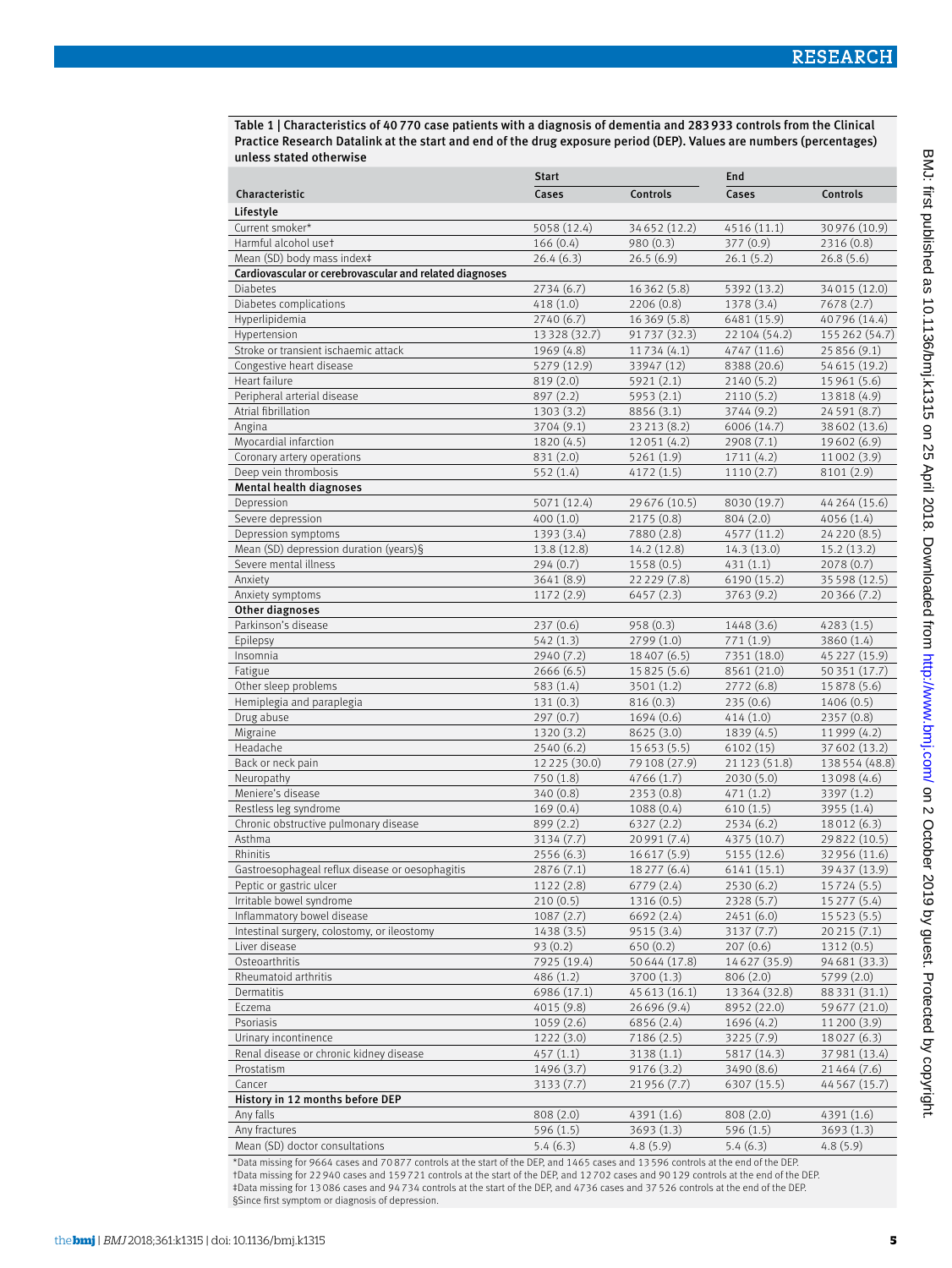Table 2 | Crude and adjusted odds ratios of dementia by prescription of any, defined daily doses (DDDs), and total burden of anticholinergics measured with the Anticholinergic Cognitive Burden (ACB) score

|                            |                 |                    | Odds ratio (95% CI)             |                                 |                          |  |
|----------------------------|-----------------|--------------------|---------------------------------|---------------------------------|--------------------------|--|
| <b>Exposure during DEP</b> | No of cases (%) | No of controls (%) | Unadjusted                      | Adjusted at start of DEP*t      | Adjusted at end of DEP*# |  |
| Any use                    |                 |                    |                                 |                                 |                          |  |
| Prescriptions (ACB score): |                 |                    |                                 |                                 |                          |  |
| None                       | 4295 (10.5)     | 36 329 (12.8)      | 1.00                            | 1.00                            | 1.00                     |  |
| $\mathbf{1}$               | 36437 (89.4)    | 247 406 (87.1)     | 1.25§ (1.21 to 1.29)            | 1.11§ (1.07 to 1.15)            | 1.10§ (1.06 to 1.15)     |  |
| $\overline{2}$             | 1429(3.5)       | 7909 (2.8)         | 1.27§ (1.20 to 1.35)            | $1.10\$ (1.03 to 1.17)          | 1.10§ (1.03 to 1.16)     |  |
| $\overline{\mathbf{3}}$    | 14453 (35.5)    | 86403 (30.4)       | 1.27§ (1.24 to 1.30)            | 1.16§ (1.13 to 1.19)            | 1.11§ (1.08 to 1.14)     |  |
| Number of DDDs (ACB score) |                 |                    |                                 |                                 |                          |  |
| 1:                         |                 |                    |                                 |                                 |                          |  |
| $\circ$                    | 4333 (10.6)     | 36527 (12.9)       | 1.00                            | 1.00                            | 1.00                     |  |
| $>0-13$                    | 3000 (7.4)      | 20530 (7.2)        | 1.24§ (1.18 to 1.30)            | 1.16§ (1.11 to 1.22)            | 1.14§ (1.08 to 1.20)     |  |
| 14-89                      | 2530 (6.2)      | 17088 (6.0)        | 1.25§ (1.19 to 1.32)            | 1.15§ (1.09 to 1.21)            | 1.13§ (1.07 to 1.19)     |  |
| 90-364                     | 4253 (10.4)     | 28 497 (10.0)      | 1.26§ (1.21 to 1.32)            | 1.12§ (1.07 to 1.18)            | 1.09§ (1.04 to 1.15)     |  |
| 365-1459                   | 8549 (21.0)     | 56 607 (19.9)      | 1.28§ (1.23 to 1.33)            | 1.12§ (1.07 to 1.17)            | 1.10§ (1.05 to 1.15)     |  |
| >1460                      | 18 105 (44.4)   | 124684 (43.9)      | 1.23§ (1.19 to 1.28)            | 1.05 (1.01 to 1.10)             | 1.05 (1.01 to 1.10)      |  |
| 2:                         |                 |                    |                                 |                                 |                          |  |
| $\circ$                    | 39 341 (96.5)   | 276024 (97.2)      | 1.00                            | 1.00                            | 1.00                     |  |
| $>0-13$                    | 704(1.7)        | 4301 (1.5)         | 1.15§ (1.06 to 1.25)            | 1.01 (0.93 to 1.10)             | 1.02 (0.94 to 1.11)      |  |
| 14-89                      | 266(0.7)        | 1533(0.5)          | 1.22§ (1.07 to 1.39)            | 1.08 (0.94 to 1.23)             | 1.07 (0.94 to 1.23)      |  |
| 90-364                     | 218(0.5)        | 1035(0.4)          | 1.48§ (1.28 to 1.72)            | 1.23§ (1.06 to 1.43)            | 1.20 (1.03 to 1.40)      |  |
| 365-1459                   | 176(0.4)        | 826(0.3)           | 1.50§ (1.27 to 1.76)            | 1.23 (1.04 to 1.45)             | 1.18 (0.99 to 1.39)      |  |
| >1460                      | 65(0.2)         | 214(0.1)           | 2.15§ (1.63 to 2.83)            | $1.62\S(1.22 \text{ to } 2.15)$ | 1.57§ (1.18 to 2.09)     |  |
| 3:                         |                 |                    |                                 |                                 |                          |  |
| $\circ$                    | 26317 (64.5)    | 197 530 (69.6)     | 1.00                            | 1.00                            | 1.00                     |  |
| $>0-13$                    | 5663 (13.9)     | 38084 (13.4)       | 1.13§ (1.10 to 1.17)            | 1.07§ (1.04 to 1.11)            | 1.04 (1.01 to 1.08)      |  |
| 14-89                      | 2440 (6.0)      | 15 15 4 (5.3)      | 1.23§ (1.17 to 1.28)            | $1.13\S(1.08 \text{ to } 1.18)$ | 1.07§ (1.02 to 1.12)     |  |
| 90-364                     | 2786 (6.8)      | 15462 (5.4)        | 1.37§ (1.31 to 1.43)            | 1.24§ (1.19 to 1.30)            | 1.17§ (1.12 to 1.22)     |  |
| 365-1459                   | 2512(6.2)       | 12626 (4.4)        | $1.51\S(1.45 \text{ to } 1.58)$ | 1.35§ (1.29 to 1.42)            | 1.27§ (1.21 to 1.33)     |  |
| >1460                      | 1052(2.6)       | 5077(1.8)          | 1.59§ (1.49 to 1.71)            | 1.40§ (1.30 to 1.50)            | 1.31§ (1.22 to 1.41)     |  |
| <b>Average ACB score</b>   |                 |                    |                                 |                                 |                          |  |
| < 0.1                      | 9517 (23.3)     | 74445 (26.2)       | 1.00                            | 1.00                            | 1.00                     |  |
| $0.1 - 0.4$                | 6084 (14.9)     | 41528 (14.6)       | 1.15§ (1.11 to 1.19)            | 1.09§ (1.05 to 1.13)            | 1.07§ (1.03 to 1.11)     |  |
| $0.5 - 0.9$                | 5781 (14.2)     | 40 413 (14.2)      | 1.12§ (1.08 to 1.16)            | 1.06§ (1.02 to 1.10)            | 1.06§ (1.02 to 1.10)     |  |
| $1.0 - 1.9$                | 9030 (22.2)     | 62 348 (22.0)      | $1.14\S(1.10 \text{ to } 1.17)$ | 1.06§ (1.03 to 1.10)            | 1.07§ (1.01 to 1.09)     |  |
| $2.0 - 2.9$                | 4914 (12.1)     | 33 113 (11.7)      | 1.17§ (1.13 to 1.21)            | 1.07§ (1.03 to 1.12)            | 1.07§ (1.02 to 1.12)     |  |
| $3.0 - 4.9$                | 3874 (9.5)      | 23954 (8.4)        | 1.28§ (1.23 to 1.33)            | 1.13§ (1.08 to 1.19)            | 1.12§ (1.07 to 1.18)     |  |
| >5.0                       | 1570 (3.9)      | 8132 (2.9)         | 1.53§ (1.44 to 1.62)            | 1.31§ (1.23 to 1.40)            | 1.28§ (1.19 to 1.36)     |  |
|                            |                 |                    |                                 |                                 |                          |  |

DEP=drug exposure period

\*Adjusted for age, region, any falls, any fractures, and number of doctor consultations in the 12 months before the DEP. Also adjusted for the number of prescriptions during the DEP for the following drugs not rated as anticholinergic: benzodiazepines, z drugs, antidepressants, antinausea and antivertigo preparations, antiepileptics, and antiparkinson drugs

†Adjusted for the following variables measured at the start of the DEP: body mass index, smoking status, harmful alcohol use, depression duration (0, 0-2, 2-5, 5-10, 10-20, and >20 years), and all diagnoses listed in table 1.

‡Adjusted for the following variables measured at the end of the DEP: body mass index, smoking status, harmful alcohol use, depression duration (0, 0-5, 5-10, 10-15, 15-20, and >20 years), and all diagnoses listed in table 1. §P<0.01.

> 1.29) and 1.27 (1.09 to 1.48) respectively. However, for antidepressants with an ACB score of 1, the association with dementia increased for prescriptions given in periods closer to a diagnosis of dementia. Similarly, the negative association between gastrointestinal drugs and dementia was not seen for exposures 15-20 years before the index date.

> Supplementary materials, appendix 4 details a further analysis of the associations between depression, antidepressants, and dementia incidence. Diagnosis of depression has no independent association with dementia incidence after adjusting for antidepressants and other covariates in the model. However, antidepressants were consistently associated with dementia; this affect was not attenuated by controlling for depression, and there was no interaction between depression severity and antidepressant drug use with respect to dementia incidence.

## Sensitivity analyses

Excluding patients with a prescription for a drug with an ACB score of 2 or 3 in the 12 months before the DEP, hence restricting to new users, resulted in 5215 cases and 62 161 controls being excluded. This led to small reductions in the association between dementia incidence and any drug with an ACB score of 3 (odds ratio 1.07, 95% confidence interval 1.04 to 1.10) and any drug with an ACB score of 2 (1.12, 1.04 to 1.21) adjusted for covariates measured at the end of the DEP (see supplementary materials, table 3). No substantial changes were seen in the association between dementia incidence and specific classes of drugs used when restricted to new users. In particular, antidepressants and urologicals with an ACB score of 3 and antidepressants with an ACB score of 1 remained noticeably associated with dementia.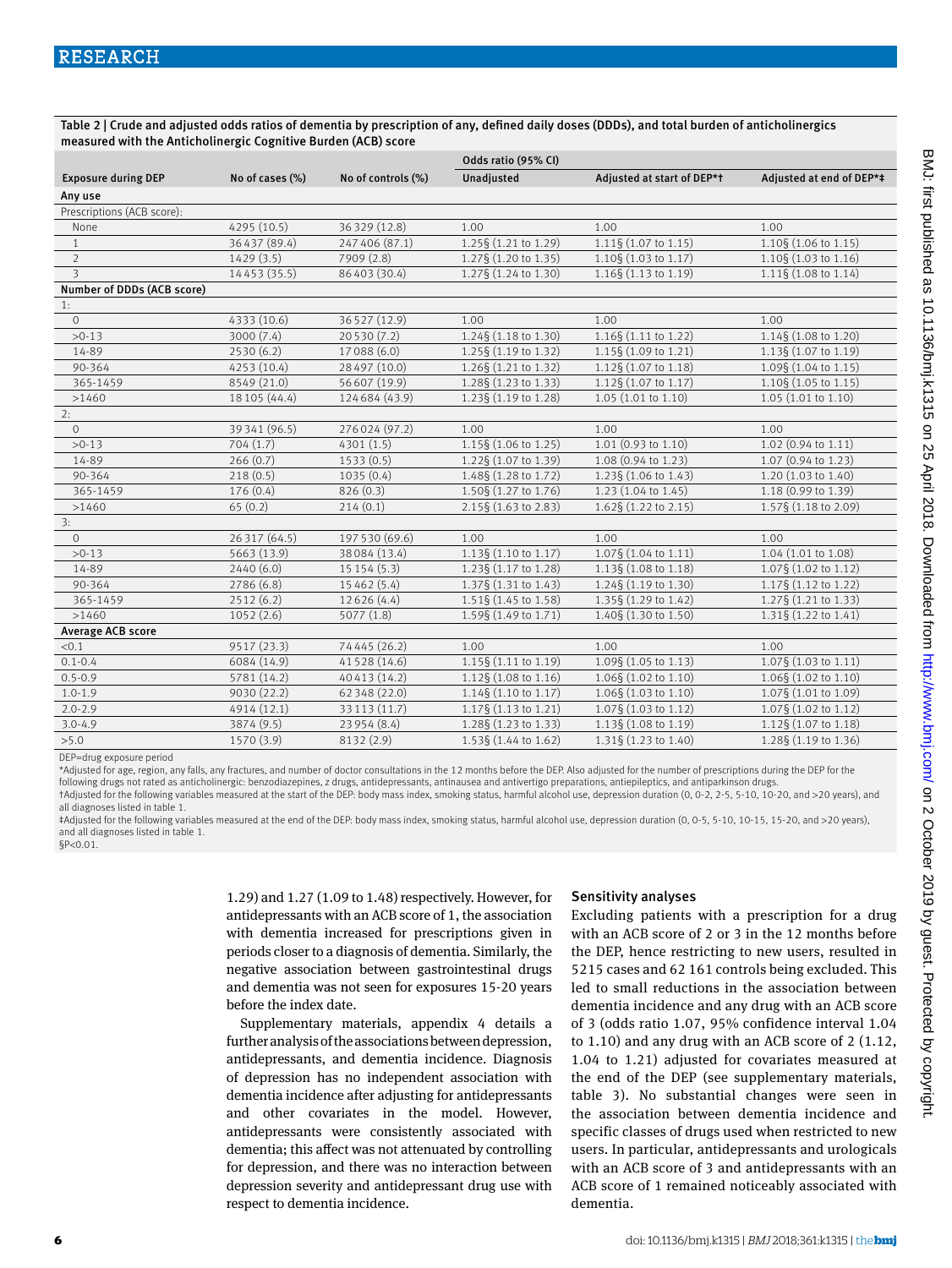|                                  |                 |                    | Odds ratio (95% CI)             |                                 |
|----------------------------------|-----------------|--------------------|---------------------------------|---------------------------------|
| Drug class                       | No of cases (%) | No of controls (%) | Adjusted at start of DEP*t      | Adjusted at end of DEP*#        |
| ACB score of 1                   |                 |                    |                                 |                                 |
| Analgesic                        | 23871 (58.6)    | 158 162 (55.7)     | 1.02 (1.00 to 1.05)             | 1.02 (0.99 to 1.04)             |
| Antidepressant                   | 5958 (14.6)     | 28767 (10.1)       | 1.37§ (1.32 to 1.42)            | 1.25§ (1.20 to 1.30)            |
| Antipsychotic                    | 8051 (19.7)     | 50079 (17.6)       | 1.05§ (1.02 to 1.08)            | 1.04 (1.01 to 1.07)             |
| Cardiovascular                   | 27 926 (68.5)   | 191895 (67.6)      | 0.97 (0.94 to 0.99)             | 0.98 (0.95 to 1.01)             |
| Gastrointestinal                 | 10845 (26.6)    | 71814 (25.3)       | 0.97 (0.94 to 0.99)             | $0.96\S(0.93 \text{ to } 0.99)$ |
| Respiratory                      | 9385 (23.0)     | 62787 (22.1)       | 0.99 (0.97 to 1.02)             | 0.99 (0.97 to 1.02)             |
| Other                            | 11521 (28.3)    | 77 345 (27.2)      | 0.95§ (0.92 to 0.97)            | 0.95§ (0.92 to 0.98)            |
| ACB score of 2                   |                 |                    |                                 |                                 |
| Analgesic                        | 385 (0.9)       | 2337 (0.8)         | 1.03 (0.92 to 1.15)             | 1.03 (0.92 to 1.16)             |
| Antipsychotic                    | 22(0.1)         | 69(0.0)            | 1.44 (0.87 to 2.36)             | 1.35 (0.82 to 2.23)             |
| Antiparkinson                    | 57(0.1)         | 141(0.0)           | $1.55\S(1.12 \text{ to } 2.14)$ | 1.32 (0.96 to 1.82)             |
| Respiratory                      | 19(0.0)         | 123(0.0)           | 0.89 (0.55 to 1.45)             | 0.83 (0.51 to 1.36)             |
| Other                            | 985 (2.4)       | 5454 (1.9)         | 1.07 (1.00 to 1.15)             | 1.09 (1.01 to 1.17)             |
| ACB score of 3                   |                 |                    |                                 |                                 |
| Antidepressant                   | 8823 (21.6)     | 50817 (17.9)       | 1.13§ (1.10 to 1.16)            | $1.11\$ (1.08 to 1.14)          |
| Antipsychotic                    | 1036(2.5)       | 5140 (1.8)         | 1.09 (1.02 to 1.18)             | 1.07 (1.00 to 1.16)             |
| Gastrointestinal                 | 1817 (4.5)      | 12057(4.2)         | 0.94 (0.89 to 0.99)             | 0.94 (0.89 to 0.99)             |
| Antiparkinson                    | 270(0.7)        | 951(0.3)           | 1.45§ (1.25 to 1.68)            | 1.29§ (1.11 to 1.50)            |
| Respiratory                      | 4002 (9.8)      | 25 195 (8.9)       | 1.04 (1.00 to 1.08)             | 1.03 (1.00 to 1.07)             |
| Urological                       | 3261 (8.0)      | 16873 (5.9)        | 1.23§ (1.18 to 1.28)            | 1.18§ (1.13 to 1.23)            |
| Other                            | 284(0.7)        | 1741 (0.6)         | 0.99 (0.87 to 1.13)             | 0.99 (0.87 to 1.13)             |
| DED alarma accordance a catalala |                 |                    |                                 |                                 |

#### Table 3 | Adjusted odds ratios of dementia by prescription of an anticholinergic drug by Anticholinergic Cognitive Burden (ACB) score and drug class

drug exposure period:

\*Adjusted for age, region, any falls, any fractures, and number of doctor consultations in the 12 months before the DEP. Also adjusted for the number of prescriptions during the DEP for the following drugs not rated as anticholinergic: benzodiazepines, z drugs, antidepressants, antinausea and antivertigo preparations, antiepileptics, and antiparkinson drugs.

†Adjusted for the following variables measured at the start of the DEP: body mass index, smoking status, harmful alcohol use, depression duration (0, 0-2, 2-5, 5-10, 10-20, and >20 years), and all diagnoses listed in table 1.

‡Adjusted for the following variables measured at the end of the DEP: body mass index, smoking status, harmful alcohol use, depression duration (0, 0-5, 5-10, 10-15, 15-20, and >20 years), and all diagnoses listed in table 1.

§P<0.01.

Findings remained similar when also analysed by more than 90 DDDs of exposure versus less, rather than any prescription versus none (results not shown).

Although there were differences in the number of drugs with an ACB score of 1 and 2 and drugs with an Anticholinergic Drug Scale (ADS) score of 1 and 2, the proportion of patients with a prescription for drugs with an ACB or ADS score of 3 were similar (see supplementary materials, table 4). There was good concordance between drugs with an ACB or ADS score of 3 (Cohen's kappa 0.91). Prescription of any drugs with an ADS score of 3 had a marginally lower association with dementia (odds ratio 1.08, 95% confidence interval 1.06 to 1.11) adjusted for covariates at the end of the DEP, than drugs with an ACB score of 3 (1.11, 1.08 to 1.14). However, when analysed by the drug class, the findings were very similar with the antidepressant, antiparkinson, and urological drugs with an ADS score of 3 and antidepressants with an ADS score of 1 consistently associated with greater dementia incidence (data not shown), but no association with other ADS classes.

#### Missing data

There were relatively high proportions of missing data for the body mass index, smoking, and alcohol variables. There was very little difference in any results when comparing estimates with and without adjustment for these variables among the main dataset and those with complete data (see supplementary materials, table 5), suggesting that our findings are not sensitive to missing data in these covariates.

#### **Discussion**

In this case-control study of older adults in the UK, there was a noticeable association between increasing total anticholinergic burden over the previous 4-20 years and incident dementia diagnosis. However, this dose-response effect was not seen for cumulative use of drugs with an Anticholinergic Cognitive Burden (ACB) score of 1 (possibly anticholinergic), and was only evident for certain classes of anticholinergic drugs. Antidepressants (predominantly amitriptyline, dosulepin, and paroxetine) and urologicals (predominantly oxybutynin and tolterodine) with an ABC score of 3 (definitely anticholinergic) were consistently associated with incident dementia. These relations were seen even for exposures 15-20 years before the diagnosis of dementia, suggesting that reverse causation or confounding with early dementia symptoms are less likely explanations for the effect. Prescription of gastrointestinal drugs with an ACB score of 3 was not positively associated with dementia in any of our analyses. Other antidepressants (predominantly selective serotonin reuptake inhibitors) with an ACB score of 1 were associated with dementia, but that association was greater for prescriptions close to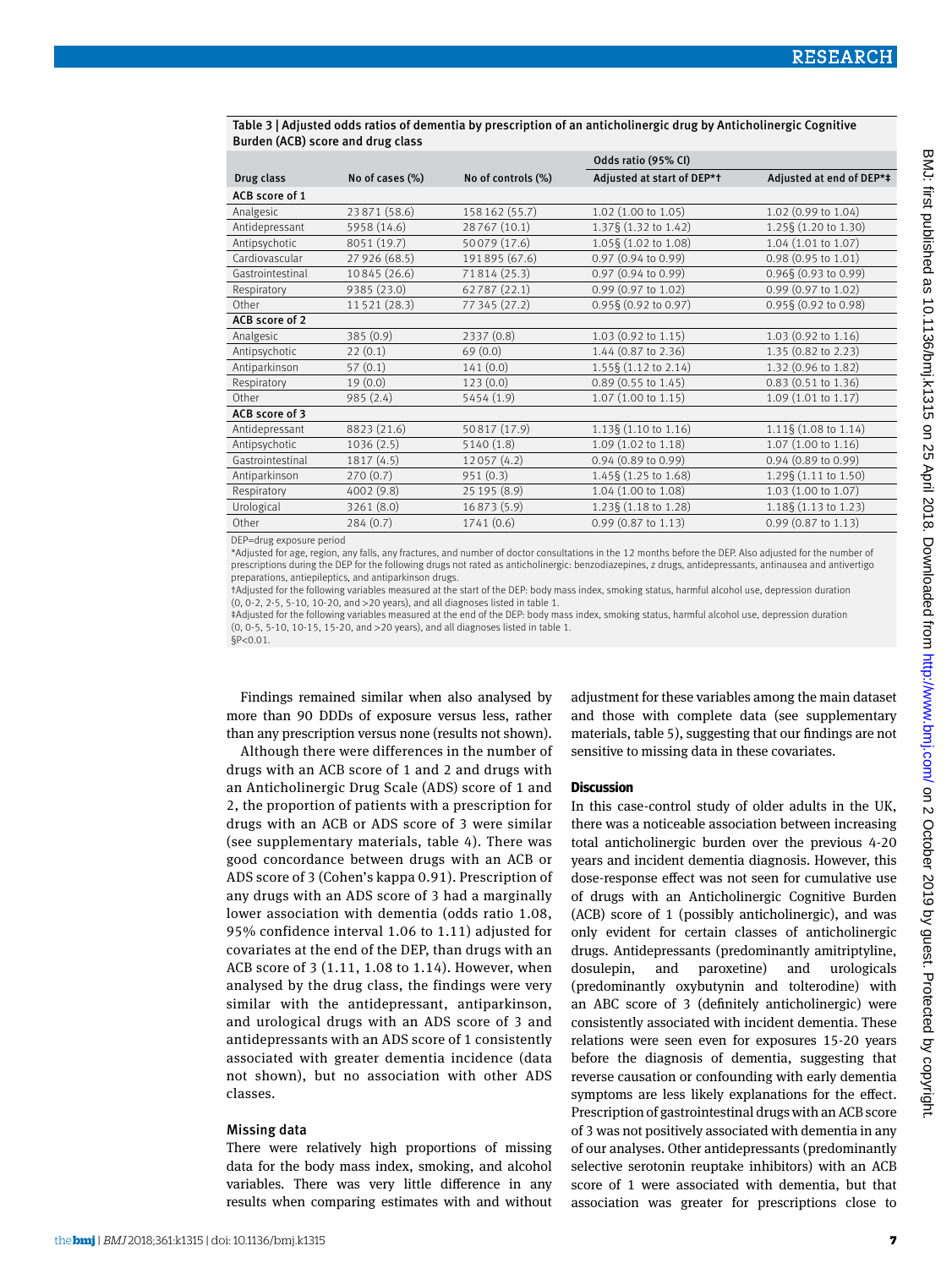|                               | Exposure period (years before index date) |                               |                              |                            |                                |                                |                            |                                |                                  |
|-------------------------------|-------------------------------------------|-------------------------------|------------------------------|----------------------------|--------------------------------|--------------------------------|----------------------------|--------------------------------|----------------------------------|
|                               | $15 - 20*$                                |                               |                              | $10 - 15$                  |                                |                                | $4 - 10+$                  |                                |                                  |
| Drug class                    | No of cases<br>$(n=10684)$                | No of controls<br>$(n=74145)$ | OR <sup>§</sup> (95%<br>CI)  | No of cases<br>$(n=23959)$ | No of controls<br>$(n=166735)$ | OR <sup>§</sup> (95% CI)       | No of cases<br>$(n=40770)$ | No of controls<br>$(n=283933)$ | OR <sup>§</sup> (95% CI)         |
| Any use                       |                                           |                               |                              |                            |                                |                                |                            |                                |                                  |
| Prescriptions<br>(ACB score): |                                           |                               |                              |                            |                                |                                |                            |                                |                                  |
| None                          | 3638                                      | 27905                         | 1.00                         | 5602                       | 44790                          | 1.00                           | 4492                       | 38579                          | 1.00                             |
| $\mathbf{1}$                  | 6789                                      | 44564                         | 1.05 (1.00<br>to $1.10$ )    | 17867                      | 118973                         | $1.06$ (1.02)<br>to $1.10)$    | 35722                      | 242210                         | $1.06$ (1.02)<br>to $1.09$ )     |
| $\overline{2}$                | 193                                       | 1057                          | 1.07 (0.91)<br>to 1.25)      | 493                        | 2556                           | $1.14$ (1.03)<br>to $1.26$ )   | 1054                       | 5734                           | $1.11$   $(1.03)$<br>to $1.18$ ) |
| $\overline{\mathbf{3}}$       | 1972                                      | 11321                         | $1.17$   $(1.10$<br>to 1.24) | 5242                       | 30303                          | $1.15$ (1.10)<br>to $1.19$ )   | 12338                      | 72335                          | $1.13$ (1.10)<br>to $1.15)$      |
| Any use by drug class         |                                           |                               |                              |                            |                                |                                |                            |                                |                                  |
| Prescriptions<br>(ACB score): |                                           |                               |                              |                            |                                |                                |                            |                                |                                  |
| None<br>1:                    | 3638                                      | 27905                         | 1.00                         | 5602                       | 44790                          | 1.00                           | 4492                       | 38579                          | 1.00                             |
| Analgesic                     | 3638                                      | 22914                         | 1.06 (1.01<br>to $1.11)$     | 9771                       | 62234                          | $1.05$ (1.02<br>to 1.08)       | 21756                      | 143993                         | 0.99 (0.96 to<br>1.01)           |
| Antidepressant                | 262                                       | 1429                          | 1.08 (0.93<br>to 1.24)       | 3813                       | 24345                          | $1.18$ (1.11)<br>to $1.26$ )   | 5413                       | 25566                          | $1.37$ (1.32)<br>to $1.42)$      |
| Antipsychotic                 | 932                                       | 6032                          | 0.99(0.92)<br>to 1.07)       | 2507                       | 15429                          | 1.04 (0.99 to<br>1.09)         | 6392                       | 39642                          | 1.03(1.00 to<br>1.07)            |
| Cardiovascular                | 3672                                      | 23851                         | 1.02 (0.97<br>to 1.08)       | 11785                      | 79119                          | 0.99 (0.95 to<br>1.02)         | 27 2 5 6                   | 187816                         | $0.95$ 1 $(0.92)$<br>to 0.97)    |
| Gastrointestinal              | 1863                                      | 12023                         | 0.97(0.92)<br>to 1.03)       | 4447                       | 28709                          | 0.98 (0.94 to<br>1.02)         | 8404                       | 55944                          | $0.95$ (0.92<br>to 0.98)         |
| Respiratory                   | 990                                       | 6658                          | 0.96(0.89)<br>to $1.04)$     | 2913                       | 18767                          | 1.01 (0.97 to<br>1.06)         | 7784                       | 52560                          | 0.98 (0.95 to<br>1.01)           |
| Other                         | 1230                                      | 8230                          | 0.94(0.88)<br>to $1.02$ )    | 1396                       | 7091                           | 0.98 (0.94 to<br>1.02)         | 9792                       | 66244                          | $0.91$ (0.89<br>to $0.94$ )      |
| 2:                            |                                           |                               |                              |                            |                                |                                |                            |                                |                                  |
| Analgesic                     | 64                                        | 358                           | 1.09 (0.83)<br>to $1.43)$    | 102                        | 654                            | $0.92$ (0.75 to<br>1.14)       | 254                        | 1518                           | 1.05(0.91)<br>1.20)              |
| Antipsychotic                 | 8                                         | 16                            | <b>NA</b>                    | 10                         | 28                             | <b>NA</b>                      | 14                         | 48                             | <b>NA</b>                        |
| Antiparkinson                 | 5 <sub>5</sub>                            | 12                            | ΝA                           | 17                         | 22                             | ΝA                             | 47                         | 116                            | 1.59(1.11)<br>2.28)              |
| Respiratory                   | $\langle 5 \rangle$                       | 26                            | <b>NA</b>                    | 8                          | 35                             | <b>NA</b>                      | 12                         | 75                             | <b>NA</b>                        |
| Other                         | 120                                       | 675                           | 0.99(0.80)<br>to $1.21$ )    | 363                        | 1873                           | 1.12(1.00 to<br>1.26)          | 745                        | 4056                           | 1.07 (0.99 to<br>1.17)           |
| 3:                            |                                           |                               |                              |                            |                                |                                |                            |                                |                                  |
| Antidepressant                | 1155                                      | 6302                          | $1.19$   $(1.10$<br>to 1.29) | 3237                       | 17828                          | $1.16$ $(1.11)$<br>to $1.22$ ) | 7342                       | 41826                          | $1.12$ (1.08)<br>to $1.15)$      |
| Antipsychotic                 | 189                                       | 952                           | 1.2 (1.00 to<br>1.42)        | 377                        | 2024                           | 0.98 (0.86 to<br>1.10)         | 781                        | 3679                           | $1.14$ ¶ $(1.04)$<br>to $1.23$ ) |
| Gastrointestinal              | 273                                       | 1568                          | 1.11 (0.97<br>to $1.28$ )    | 522                        | 3453                           | 0.93 (0.84 to<br>1.02)         | 1283                       | 8721                           | $0.91$ ¶ (0.85<br>to 0.97)       |
| Antiparkinson                 | 29                                        | 146                           | 1.29(0.83)<br>to $2.01$ )    | 104                        | 379                            | $1.54$ (1.22)<br>to $1.96$ )   | 230                        | 786                            | $1.56$ (1.33)<br>to $1.83$       |
| Respiratory                   | 524                                       | 3247                          | 1.07 (0.97<br>to $1.18$ )    | 1228                       | 7615                           | 1.04 (0.97 to<br>1.10)         | 2839                       | 17807                          | 1.03 (0.99 to<br>1.08)           |
| Urological                    | 207                                       | 995                           | $1.27$ (1.09<br>to 1.48)     | 810                        | 4139                           | $1.22$ (1.13)<br>to $1.32)$    | 2870                       | 14654                          | $1.23$ (1.18)<br>to 1.29)        |
| Other                         | 43                                        | 281                           | 0.97(0.70)<br>to $1.34)$     | 93                         | 569                            | 0.97 (0.78 to<br>1.21)         | 176                        | 1051                           | 1.02 (0.86 to<br>1.20)           |

Table 4 | Adjusted odds ratios (OR) of dementia by prescription of anticholinergic drugs, by drug class, and by period before a diagnosis of dementia

ACB=Anticholinergic Cognitive Burden

\*Including patients with ≥16 years of up to standard (UTS) data history before the index date.

†Including patients with ≥11 years of UTS data history before the index date.

‡Including patients with ≥6 years of UTS data history before the index date.

§Adjusted for age, region, number of prescriptions during the drug exposure period (DEP) for the following drugs not rated as anticholinergic: benzodiazepines, z drugs, antidepressants,

antinausea and antivertigo preparations, antiepileptics, and antiparkinsons drugs. Also adjusted for the following variables measured at the start of the DEP: any falls, any fractures and number of doctor consultations in the 12 months before the DEP; body mass index; smoking status; harmful alcohol use; depression duration (0, 0-2, 2-5, 5-10, 10-20, and >20 years); and all diagnoses listed in table 1.

¶P<0.01.

dementia incidence, suggesting that reverse causation could be a possible explanation for this observed association. Other drugs with an ACB score of 1 were not associated with increased dementia incidence.

## Strengths and weaknesses of the study

This is the first study to individually estimate the effect of classes of anticholinergic drugs with respect to dementia incidence. Our study used a large, population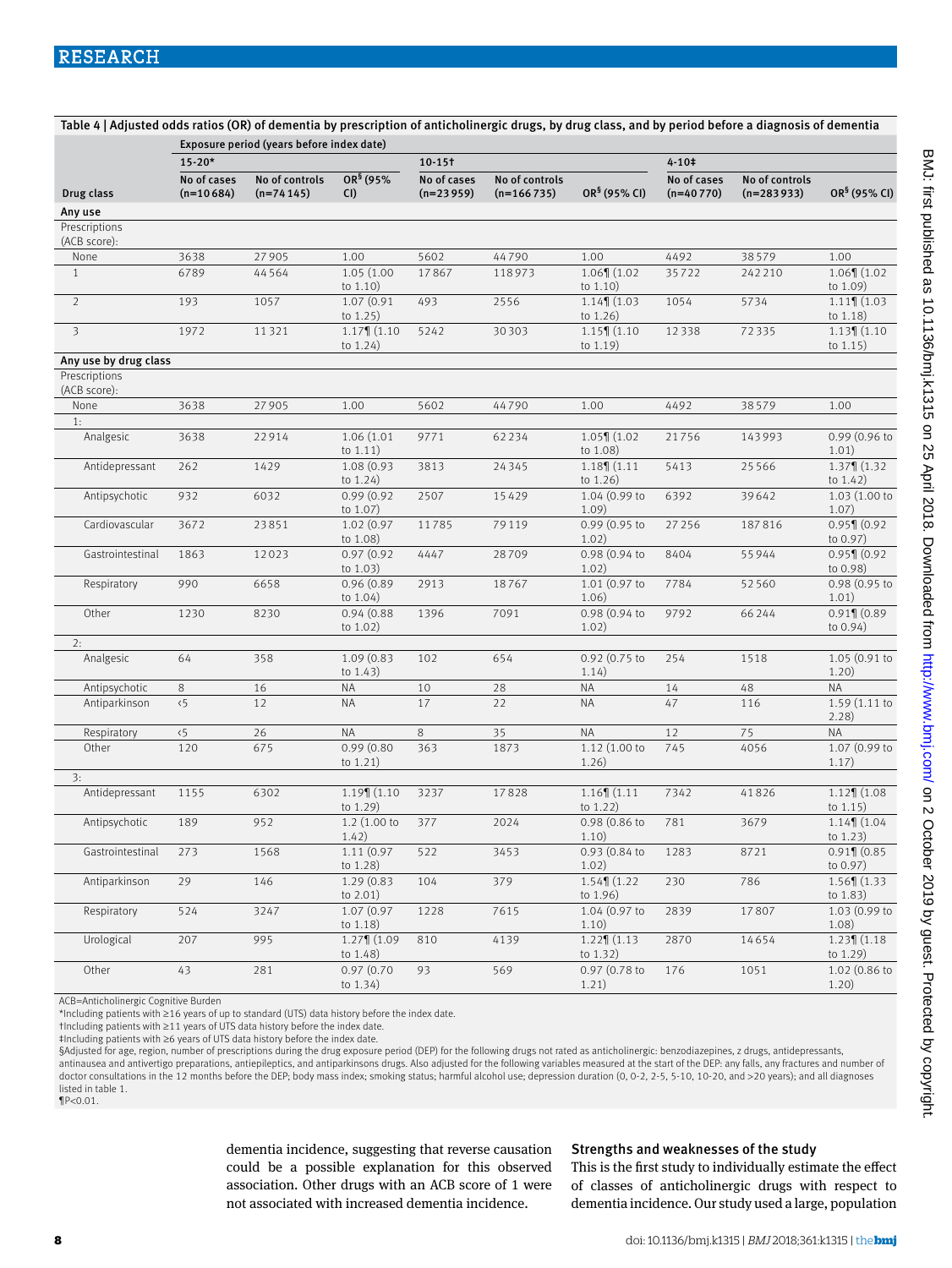representative, primary care database that allowed a detailed analysis of the association between dementia incidence and prescriptions of different drugs classes up to 20 years before a diagnosis of dementia. However, there are several limitations to our approach.

In the UK, most diagnoses of dementia are made by memory services specialists. The diagnoses are then communicated back to primary care. Therefore, our cases are likely to represent genuine cases of dementia. Dementia codes in the Clinical Practice Research Datalink (CPRD) reflect diagnoses well with a positive predictive value of  $95\%$ <sup>23</sup> However, dementia is known to be under diagnosed, with up to 50% of people with dementia undiagnosed at any time.<sup>34</sup> Hence it is possible that some of our controls have undiagnosed dementia or early cognitive impairment. This misclassification would shrink estimated effects towards the null (odds ratio of 1) but would not remove them completely. It is possible that surveillance bias influences the findings in that the patients who are prescribed anticholinergic drugs may be more likely to be diagnosed with dementia owing to their increased contact with health services. However, this effect would be observed across all drug classes and so is unlikely to account for our findings.

It is difficult to accurately assess the anticholinergic activity of each drug, and anticholinergic scales differ with respect to how they classify drugs.<sup>29</sup> However, there was good agreement between the Anticholinergic Drug Scale (ADS) and the ACB scale. Our findings were the same when using each scale. We do not know whether patients adhered to their prescribed drugs. Drugs obtained over-the-counter are not recorded in our data, hence we will have likely underestimated the use of certain antihistamines. Defined daily doses (DDDs) can be difficult to establish for certain drugs yet represent the best available method for comparing the levels of exposure of different drug classes. Our findings did not change when we instead analysed the number of prescriptions to quantify exposure (results not shown). DDDs also do not capture the relative anticholinergic activity across classes. Commonly used scales including the ACB scale typically assume that drugs with a score of 3 have three times the anticholinergic activity of those with a score of 1, but this is difficult to justify. Hence we stratified our results by drugs with an ACB score of 1, 2, or 3 in primary analysis to not enforce any particular relative anticholinergic activity, and separated by drug classes within those groups to avoid directly comparing DDDs across groups.

As in any observational study, unmeasured or residual confounding could underlie positive associations, and many causes of dementia are unknown. Primary care records do not hold detailed lifestyle or demographic information, but do include detailed records of diagnoses and symptoms that have allowed good confounding control. With respect to study design, our estimates generalise to those surviving at least four years after their initial anticholinergic exposure, and the nested case control design provides unbiased estimates of effects when compared with the equivalent cohort study.<sup>35</sup>

#### Strengths and weaknesses in relation to other studies

Many studies have linked anticholinergic drug use with concurrent or short term cognitive effects, but few have examined associations of long term anticholinergic exposure;<sup>8</sup> the latter tend to report positive associations.<sup>12-15</sup> Our findings are consistent with these studies, particularly a US cohort study of 3434 participants monitored over an average of seven years.12 Anticholinergic antidepressants were linked to dementia incidence, consistent with our results, however, the authors did not test specific classes of the remaining anticholinergics. A US case-control study of 141 940 nursing home residents with depression found a greater adjusted odds ratio of 1.24 (95% confidence interval 1.20 to 1.28) for anticholinergic drugs use in the 90 days before a diagnosis of dementia based on administrative data.<sup>15</sup>

Our study uses a longer patient history in a larger sample of patients. This enables a much more granular disaggregation of the effects of specific drug classes in different periods before diagnosis, and in the depth of confounding control possible using complete primary care records, which enables exploration of alternative explanations for observed associations. Together these aspects substantially narrow the target of potential harm. Although set in the UK, our findings are likely generalisable to other developed countries.

#### Implications for clinicians and policymakers

The associations reported here are moderate (odds ratios for different exposures between 1.1 and 1.3), but given the high incidence of dementia they reflect an appreciable risk to patients. For example, the odds ratio for dementia associated with any use of antidepressants with an ACB score of 3 15-20 years before the index date is 1.19 (95% confidence interval 1.10 to 1.29). A typical patient aged 65-70 might normally expect a period incidence of dementia of around 10% over the next 15 years,  $36$  so this odds ratio would be consistent with an absolute risk increase of 2% (1% to 3%) over that period, corresponding to a number needed to harm of 50 (33 to 100). Possible explanations for our findings are that other actions of specific groups of anticholinergic drugs may underlie observed effects, or that the drugs are markers of prodromal symptoms or dementia risk factors. Alternatively, the class specific association we have observed may reflect a difference in the ability of different groups of anticholinergics to cross the blood-brain barrier.

Mechanistic evidence for a link between anticholinergic drugs and dementia incidence is limited, but neuropathological studies in humans and mice do support a role of anticholinergics affecting neurodegenerative pathology.37 38 Most recently, a cross sectional analysis of Alzheimer's Disease Neuroimaging Initiative (ADNI) and Indiana Memory and Ageing Study (IMAS) data linked anticholinergic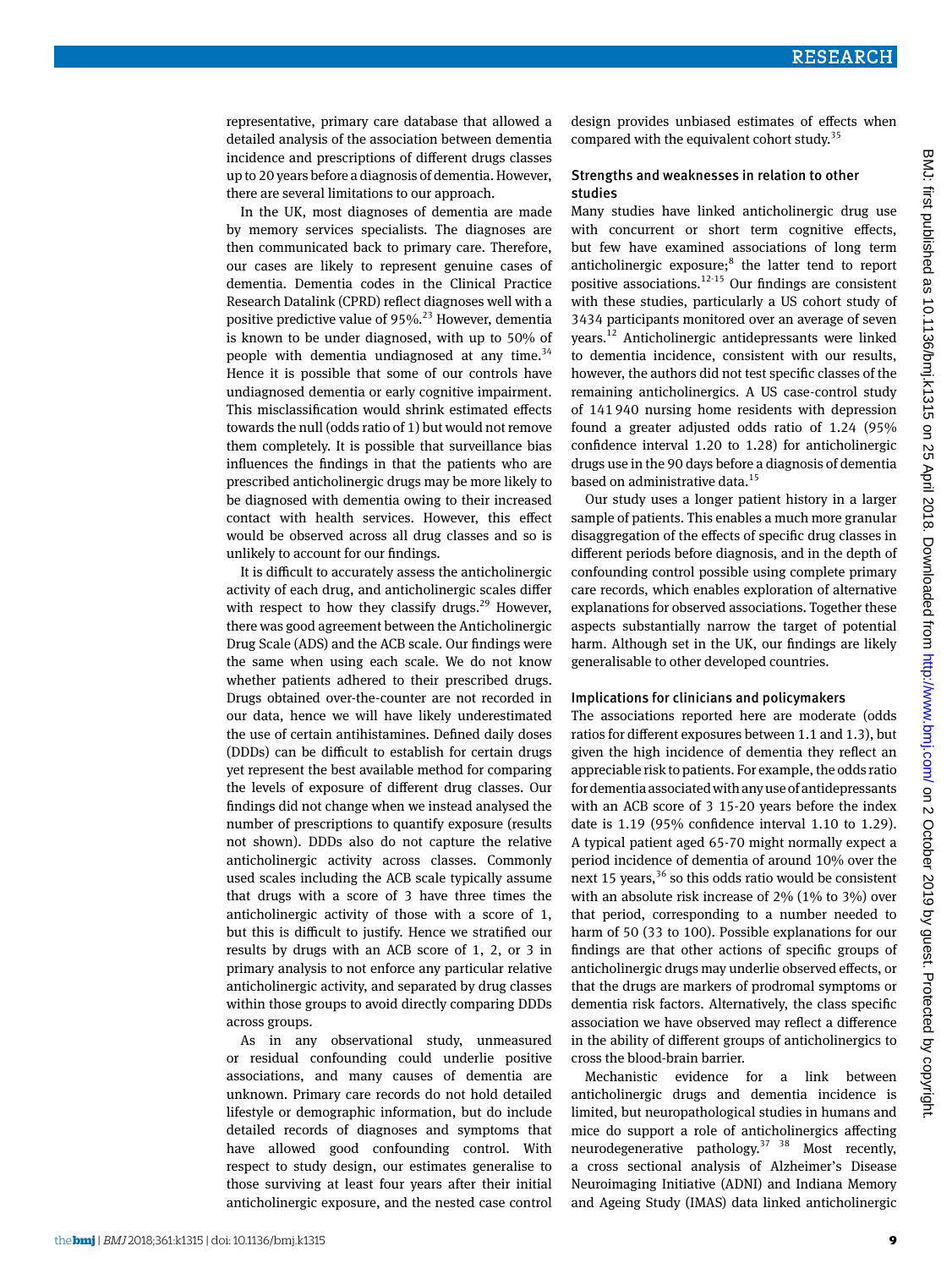drug use to reduced glucose metabolism and increased brain atrophy, and to future mild cognitive impairment or Alzheimer's disease incidence among cognitively normal participants (hazard ratio 2.47,  $P=0.01$ ).<sup>39</sup> This study did not disaggregate subclasses of drugs. Evidence from anticholinergic cessation trials have not shown improvements in cognitive function, but these have been underpowered and focused on short term outcomes.40

Anticholinergic urological drugs, particularly oxybutynin, have been consistently associated with short term cognitive decline in randomised controlled trials, $8^{41}$  so a long term risk of dementia is plausible. Lower urinary tract symptoms themselves have been linked to future dementia incidence and may be a symptom of early neurodegeneration.<sup>42 43</sup> To account for our finding, urinary incontinence would need to be a substantial risk factor for dementia diagnosed 15-20 years later.

Antidepressants (mainly selective serotonin reuptake inhibitors) with an ACB score of 1 were only associated with dementia close to the time of prescription. Conversely the finding of a constant association between dementia and antidepressants with an ACB score of 3 across the 20 years before dementia incidence, is more likely to represent a causal link. Although we carefully adjusted for depression diagnosis, severity, symptoms, and duration (see supplementary materials, appendix 4), residual confounding cannot be excluded. Depression has consistently been shown to be linked to increased dementia incidence in the short to medium term (up to 10 years). However, studies with longer follow-up periods have often failed to detect an association, or have reported weaker associations, between midlife depression and dementia in later life.<sup>1 20</sup> This suggests that residual confounding is unlikely to account for our observed association between antidepressants with an ACB score of 3 and dementia.

Patients with Parkinson's disease have an elevated risk of dementia;<sup>44</sup> anticholinergic antiparkinson drugs have previously been associated with greater cognitive decline.45 This study provides further evidence that anticholinergic drugs should be avoided when treating patients with Parkinson's disease.

In each case (antidepressants, antiparkinsons, and urologicals with an ACB score of 3) a dose-response effect is seen with a smaller, but noticeable, positive association between dementia and recorded use of less than 90 DDDs (see supplementary materials, table 2). It is possible that in some cases these low exposures reflect a longer exposure that is not captured in the patients' current primary care record.

Previous research linking all anticholinergics to dementia incidence may have dissuaded some patients and clinicians from the use of anticholinergic antihistamine, cardiovascular, or gastrointestinal drugs. We find a slight negative association between gastrointenstinal drugs with an ACB score of 1 and 3 and dementia with an apparent dose-response effect, although there is no mechanistic explanation

for this. Cardiovascular drugs with an ACB score of 1 were also negatively associated with dementia with prolonged exposure (odds ratio 0.95, 95% confidence interval 0.91 to 0.99; supplementary materials, table 2), suggesting their protective effect outweighs any possible harm associated with their anticholinergic properties. A small association between antihistamine use and dementia was observed that did not meet our threshold for statistical significance. Although very few patients (around 0.3% of the sample) are prescribed more than 365 DDDs of antihistamines in our study, those with fewer prescriptions may also have a substantial over-the-counter use that is not recorded. Patients who are prescribed more than 365 DDDs may comprise a lower socioeconomic status group for whom prescribed drugs are free of charge, hence preferred to over-the-counter drugs. Our results, although in need of independent confirmation particularly for antihistamines, should reassure these patients. Nevertheless, we do not dispute the possible short term harms of all anticholinergic drugs used among vulnerable groups, including short term cognitive impairment, and would advocate current guidance of vigilant use or avoidance among frail older people.

#### Considerations for future research

Adjusting for time varying confounders is difficult in a matched case-control study.<sup>31 46</sup> We measured covariates at the start and end of the drug exposure period (DEP). Since there was little difference between these estimates in most cases we are confident that the effect of time varying covariates does not considerably affect our findings. Secondly, to be certain that potential confounders preceded drug initiation and not vice versa, we further excluded patients who were prevalent users at the start of each DEP, again with little difference in results. We suggest that authors undertaking case-control studies comparing cumulative exposure over a long period carefully consider how time varying covariates and exposure before the period in which they are being directly measured might affect study findings. Future research into the potential harms of anticholinergics must consider differential effects of individual drug classes and their potentially different mechanisms of action. Carefully conducted prospective studies in specific cohorts of patients comparing the long term cognitive effects and neuropathological correlates of specific drug classes are needed.

#### Conclusion

Many people use anticholinergic drugs at some point in their lives, and many are prescribed to manage chronic conditions leading to potentially long exposures. There are robust associations between levels of anticholinergic antidepressants, antiparkinsons, and urologicals and the risk of a diagnosis of dementia up to 20 years after exposure. Other anticholinergics appear not to be linked to the risk of dementia, and risks remain uncertain for other drugs. Clinicians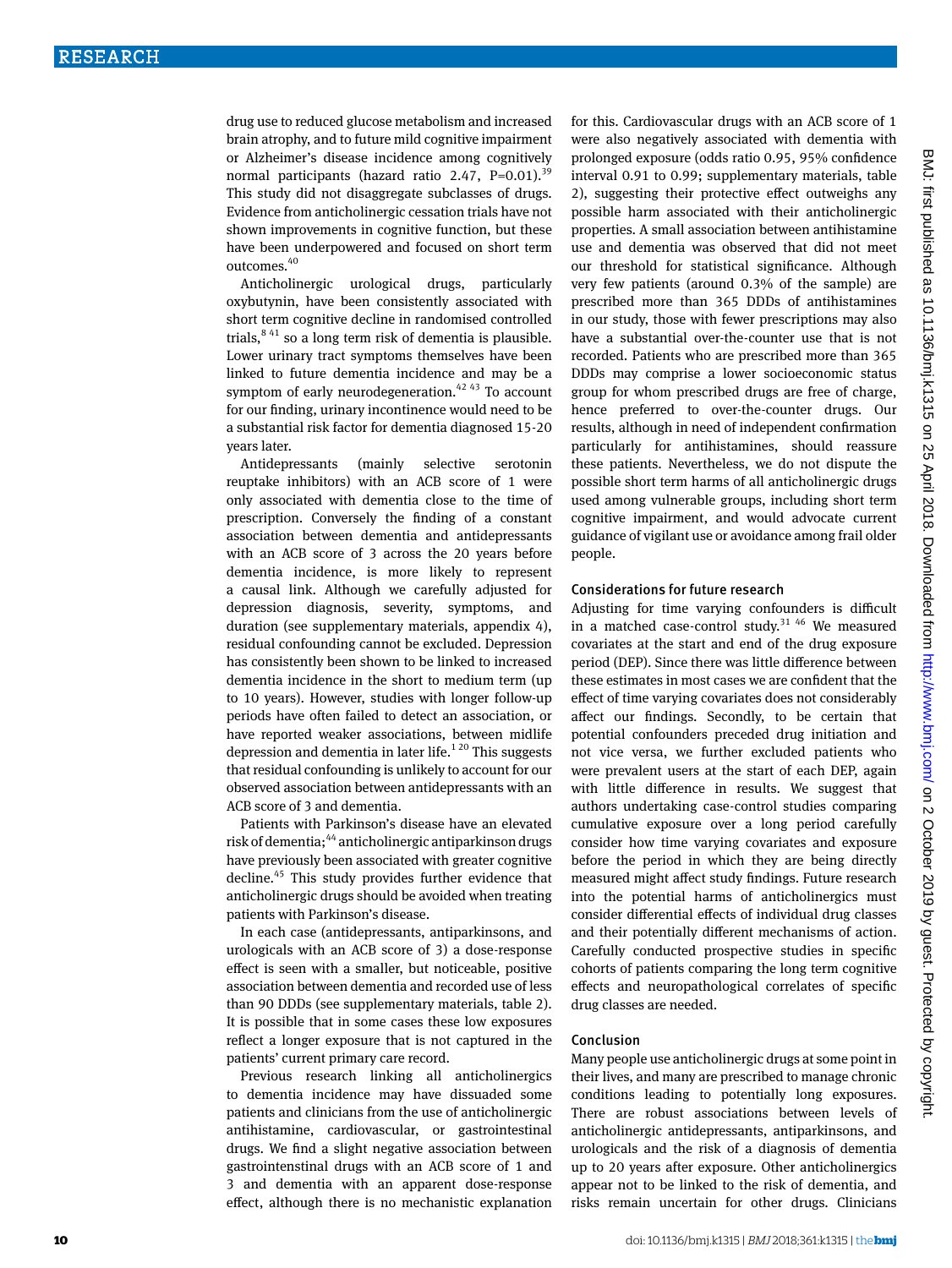should continue to be vigilant with respect to the use of anticholinergic drugs, and should consider the risk of long term cognitive effects, as well as short term effects, associated with specific drug classes when performing their risk-benefit analysis.

We thank Ms Tarita Murray-Thomas (Medicines and Healthcare products Regulatory Agency) for extracting the CPRD data, Mr Keshav Bajaj (Aston University) for assisting with drugs coding, and Prof Ryan Carnahan for providing the Anticholinergic Drug Scale (ADS). We thank Mr Barry Plumpton, Mrs Ann McLauchlan, Mrs Barbara di Vita, and Mrs Gloria Swan for their assistance and oversight as Alzheimer's Society Research Network Volunteers.

Contributors: KR, CF, GMS, PKM, and IM conceived and developed the initial study. KR and GMS drafted the statistical analysis plan. KR, NS, IM, CF, and NLC developed the code lists. KR conducted the statistical analysis. All authors contributed to the study protocol development and revision, the interpretation of findings, and the revision of the manuscript. KR is the guarantor.

Funding: This research was supported by the Alzheimer's Society (AS-PG-2013-017). The funders had no role is the design of the study or the interpretation of the findings.

Competing interests: All authors have completed the ICMJE uniform disclosure form at [www.icmje.org/coi\\_disclosure.pdf](http://www.icmje.org/coi_disclosure.pdf) and declare: no support from any organisation for the submitted work beyond the Alzheimer's Society grant. IM reports personal fees for guest lectures from Astellas Pharmaceuticals. YL reports personal fees from Thame Pharmaceuticals. NC and CF report grants and personal fees from Astellas Pharmaceuticals.

Ethical approval: The study was approved by the Independent Scientific Advisory Committee for Clinical Practice Research Datalink (CPRD) research (protocol No 15\_056R). No further ethical approval was required for the analysis of the data. CPRD has obtained ethical approval from a multicentre research ethics committee for all purely observational research using CPRD data.

Data sharing: Data from the Clinical Practice Research Datalink (CPRD) is available directly from CPRD. Full code lists are available from the corresponding author at k.richardson@uea.ac.uk.

Transparency: The lead author (KR) affirms that the manuscript is an honest, accurate, and transparent account of the study being reported; that no important aspects of the study have been omitted; and that any discrepancies from the study as planned and registered have been explained.

This is an Open Access article distributed in accordance with the Creative Commons Attribution Non Commercial (CC BY-NC 4.0) license, which permits others to distribute, remix, adapt, build upon this work non-commercially, and license their derivative works on different terms, provided the original work is properly cited and the use is noncommercial. See: [http://creativecommons.org/licenses/by-nc/4.0/.](http://creativecommons.org/licenses/by-nc/4.0/)

- 1 Livingston G, Sommerlad A, Orgeta V, et al. Dementia prevention, intervention, and care. *Lancet* 2017;390:2673-734. doi:10.1016/ S0140-6736(17)31363-6.
- 2 Savva GM, Wharton SB, Ince PG, Forster G, Matthews FE, Brayne C, Medical Research Council Cognitive Function and Ageing Study. Age, neuropathology, and dementia. *N Engl J Med* 2009;360:2302-9. doi:10.1056/NEJMoa0806142.
- White LR, Edland SD, Hemmy LS, et al. Neuropathologic comorbidity and cognitive impairment in the Nun and Honolulu-Asia Aging Studies. *Neurology* 2016;86:1000-8. doi:10.1212/ WNL.0000000000002480.
- 4 Matthews FE, Arthur A, Barnes LE, et al, Medical Research Council Cognitive Function and Ageing Collaboration. A two-decade comparison of prevalence of dementia in individuals aged 65 years and older from three geographical areas of England: results of the Cognitive Function and Ageing Study I and II. *Lancet* 2013;382:1405- 12. doi:10.1016/S0140-6736(13)61570-6.
- 5 Winblad B, Amouyel P, Andrieu S, et al. Defeating Alzheimer's disease and other dementias: a priority for European science and society. *Lancet Neurol* 2016;15:455-532. doi:10.1016/S1474- 4422(16)00062-4.
- 6 Gao L, Maidment I, Matthews FE, Robinson L, Brayne C, Medical Research Council Cognitive Function and Ageing Study. Medication usage change in older people (65+) in England over 20 years: findings from CFAS I and CFAS II. *Age Ageing* 2018;47:220-5. doi:10.1093/ageing/afx158.
- Prescribing and Medicines Team. NHS Digital. Prescriptions Dispensed in the Community, Statistics for England - 2005-2016. NHS Digital 2017.<http://digital.nhs.uk/catalogue/PUB20664>
- 8 Tannenbaum C, Paquette A, Hilmer S, Holroyd-Leduc J, Carnahan R. A systematic review of amnestic and non-amnestic mild cognitive impairment induced by anticholinergic, antihistamine, GABAergic and opioid drugs. *Drugs Aging* 2012;29:639-58.
- National Institute for Health and Care Excellence. Urinary incontinence in women: management. NICE guideline CG171. 2015. https://www.nice.org.uk/guidance/cg171?unlid= (accessed 10 Feb 2017).
- 10 Fick DM, Cooper JW, Wade WE, Waller JL, Maclean JR, Beers MH. Updating the Beers criteria for potentially inappropriate medication use in older adults: results of a US consensus panel of experts. *Arch Intern Med* 2003;163:2716-24. doi:10.1001/archinte.163.22.2716.
- 11 Gallagher P, O'Mahony D. STOPP (Screening Tool of Older Persons' potentially inappropriate Prescriptions): application to acutely ill elderly patients and comparison with Beers' criteria. *Age Ageing* 2008;37:673-9. doi:10.1093/ageing/afn197.
- 12 Gray SL, Anderson ML, Dublin S, et al. Cumulative Use of Strong Anticholinergics and Incident Dementia: a prospective cohort study. *JAMA Intern Med* 2015;175:401-7. doi:10.1001/ jamainternmed.2014.7663.
- 13 Carrière I, Fourrier-Reglat A, Dartigues J-F, et al. Drugs with anticholinergic properties, cognitive decline, and dementia in an elderly general population: the 3-city study. *Arch Intern Med* 2009;169:1317-24. doi:10.1001/archinternmed.2009.229.
- 14 Fox C, Richardson K, Maidment ID, et al. Anticholinergic medication use and cognitive impairment in the older population: the medical research council cognitive function and ageing study. *J Am Geriatr Soc* 2011;59:1477-83. doi:10.1111/j.1532-5415.2011.03491.x.
- 15 Chatterjee S, Bali V, Carnahan RM, Johnson ML, Chen H, Aparasu RR. Anticholinergic Medication Use and Risk of Dementia Among Elderly Nursing Home Residents with Depression. *Am J Geriatr Psychiatry* 2016;24:485-95. doi:10.1016/j.jagp.2015.12.011.
- 16 Boustani M, Campbell N, Munger S, et al. Impact of anticholinergics on the aging brain: a review and practical application. *Aging Health* 2008;4:311-20. doi:10.2217/1745509X.4.3.311.
- 17 Cai X, Campbell N, Khan B, et al. Long-term anticholinergic use and the aging brain. *Alzheimers Dement* 2013;9:377-85. doi:10.1016/j. jalz.2012.02.005.
- 18 Kaup AR, Byers AL, Falvey C, et al. Trajectories of Depressive Symptoms in Older Adults and Risk of Dementia. *JAMA Psychiatry* 2016;73:525- 31. doi:10.1001/jamapsychiatry.2016.0004.
- 19 Mirza SS, Wolters FJ, Swanson SA, et al. 10-year trajectories of depressive symptoms and risk of dementia: a population-based study. *Lancet Psychiatry* 2016;3:628-35. doi:10.1016/S2215- 0366(16)00097-3.
- 20 Singh-Manoux A, Dugravot A, Fournier A, et al. Trajectories of Depressive Symptoms Before Diagnosis of Dementia: A 28-Year Follow-up Study. *JAMA Psychiatry* 2017;74:712-8. doi:10.1001/ jamapsychiatry.2017.0660.
- 21 Exalto LG, Quesenberry CP, Barnes D, Kivipelto M, Biessels GJ, Whitmer RA. Midlife risk score for the prediction of dementia four decades later. *Alzheimers Dement* 2014;10:562-70. doi:10.1016/j. jalz.2013.05.1772.
- 22 Herrett E, Gallagher AM, Bhaskaran K, et al. Data Resource Profile: Clinical Practice Research Datalink (CPRD). *Int J Epidemiol* 2015;44:827-36. doi:10.1093/ije/dyv098.
- 23 Imfeld P, Brauchli Pernus YB, Jick SS, Meier CR. Epidemiology, comorbidities, and medication use of patients with Alzheimer's disease or vascular dementia in the UK. *J Alzheimers Dis* 2013;35:565-73. doi:10.3233/JAD-121819.
- 24 Health and Social Care Information Centre. NHS Outcomes Framework. 2013. <http://www.hscic.gov.uk/catalogue/PUB13054> (accessed 24 Jun 2014).
- 25 English indices of deprivation 2015 GOV.UK. [https://www.gov.](https://www.gov.uk/government/statistics/english-indices-of-deprivation-2015) [uk/government/statistics/english-indices-of-deprivation-2015](https://www.gov.uk/government/statistics/english-indices-of-deprivation-2015)  (accessed 12 Feb 2018).
- 26 Vandenbroucke JP, Pearce N. Case-control studies: basic concepts. *Int J Epidemiol* 2012;41:1480-9. doi:10.1093/ije/dys147.
- 27 Horwitz RI, Feinstein AR. The problem of "protopathic bias" in case-control studies. *Am J Med* 1980;68:255-8. doi:10.1016/0002- 9343(80)90363-0
- 28 Salahudeen MS, Chyou TY, Nishtala PS. Serum Anticholinergic Activity and Cognitive and Functional Adverse Outcomes in Older People: A Systematic Review and Meta-Analysis of the Literature. *PLoS One* 2016;11:e0151084. doi:10.1371/journal.pone.0151084.
- 29 Salahudeen MS, Hilmer SN, Nishtala PS. Comparison of anticholinergic risk scales and associations with adverse health outcomes in older people. *J Am Geriatr Soc* 2015;63:85-90. doi:10.1111/jgs.13206.
- 30 Campbell NL, Maidment I, Fox C, et al. The 2012 Update to the Anticholinergic Cognitive Burden Scale. *J Am Geriatr Soc* 2013;61:S142-3. doi:10.1111/jgs.12263.
- 31 Schneeweiss S. A basic study design for expedited safety signal evaluation based on electronic healthcare data. *Pharmacoepidemiol Drug Saf* 2010;19:858-68. doi:10.1002/pds.1926.